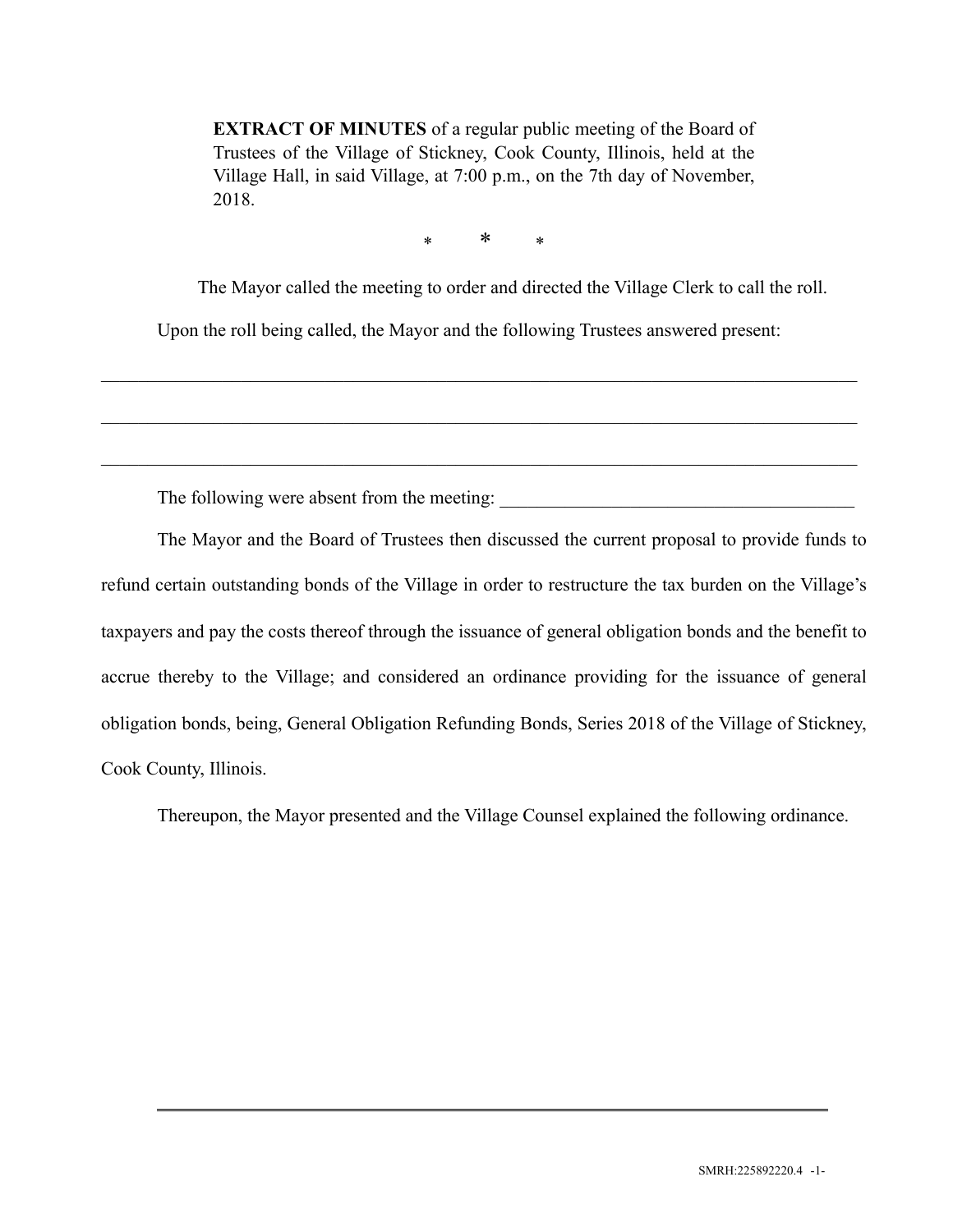### **ORDINANCE NUMBER 2018-**

AN ORDINANCE to providing for the issuance of not to exceed \$13,000,000 Taxable General Obligation Bonds, Series 2018A and \$3,000,000 General Obligation Refunding Bonds, Series 2018B of the Village of Stickney, Cook County, Illinois and for the levy of a direct annual tax sufficient to pay the principal and interest on said bonds.

 $\overline{a}$ 

Passed by the Mayor and Board of Trustees on the 7th day of November, 2018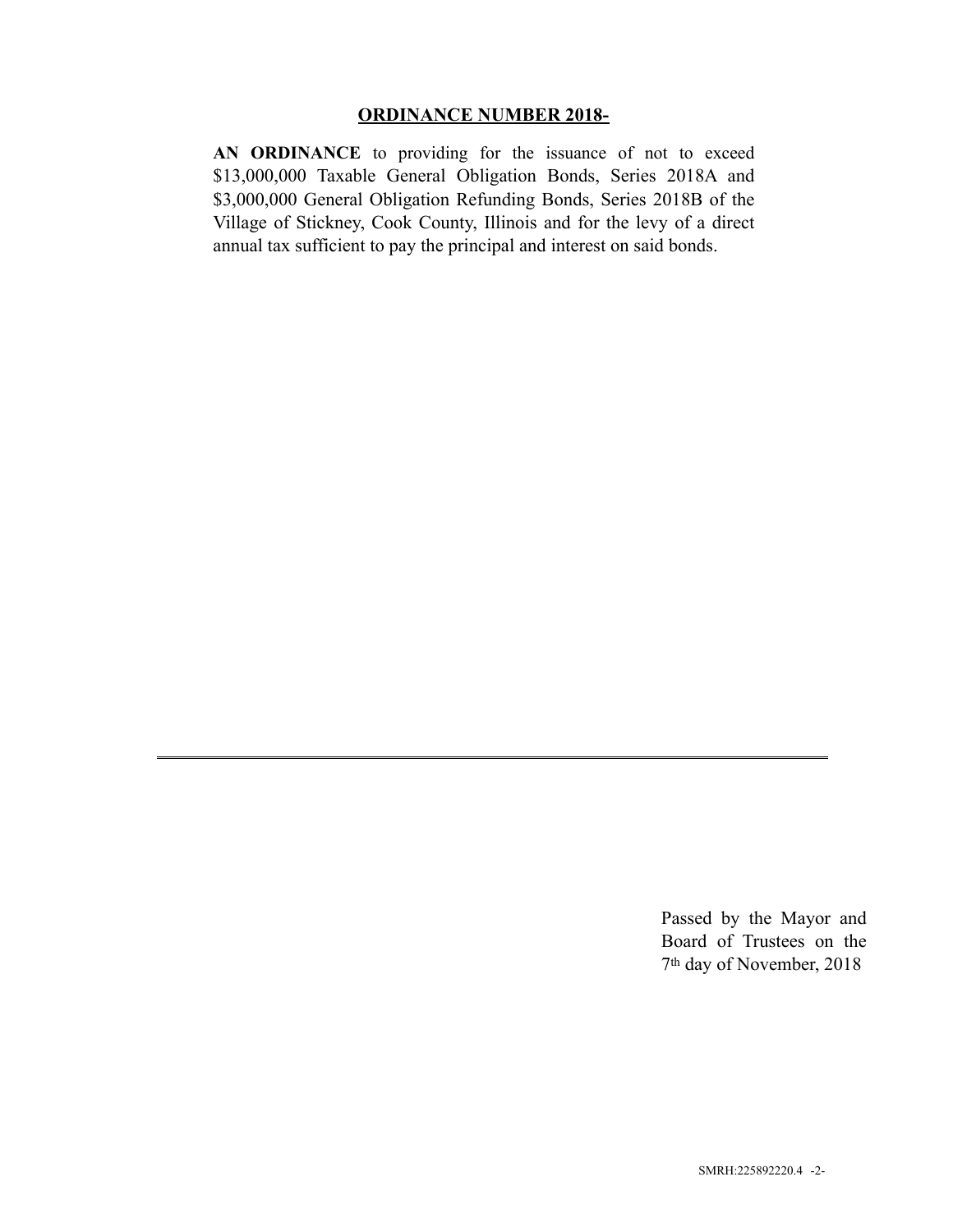#### **ORDINANCE NUMBER 2018- 45**

**AN ORDINANCE** to providing for the issuance of not to exceed \$6,500,000 General Obligation Refunding Bonds, Series 2018 of the Village of Stickney, Cook County, Illinois and for the levy of a direct annual tax sufficient to pay the principal and interest on said bonds.

\* \* \*

**WHEREAS,** pursuant to Section 6(a) of Article VII of the 1970 Constitution of the State of Illinois (the **"Constitution"**) the Village of Stickney, Cook County, Illinois (the **"Village"**), is a home rule unit and, as such, the Village is authorized to issue its full faith and credit obligations without first submitting the question of issuing such obligations to referendum approval; and

**WHEREAS,** pursuant to the provisions of the Constitution, the Village is a home rule unit and may exercise any power and perform any function pertaining to its government and affairs including, but not limited to, the power to tax and to incur debt; and

**WHEREAS,** pursuant to the provisions of Sections 6(d) and 6(k) of Article VII of the Constitution, a home rule unit may incur debt payable from ad valorem property tax receipts maturing not more than 40 years from the time it is incurred and without referendum approval thereof; and

**WHEREAS,** the Mayor and the Board of Trustees of the Village (the **"Corporate Authorities"**) is now authorized to and may issue bonds for the purpose of refinancing outstanding debt of the Village and to pay the cost of issuance of such bonds and to levy taxes to pay principal of and interest on such bonds; and

**WHEREAS,** the Corporate Authorities have heretofore issued and there are now outstanding General Obligation Bonds, Series 2008 (the **"Prior Series 2008 Bonds"**); and

**WHEREAS,** it is necessary and desirable to refund all or a portion of the Prior Series 2008 Bonds (the **"Refunded Series 2008 Bonds"**) in order to restructure the tax burden on the Village's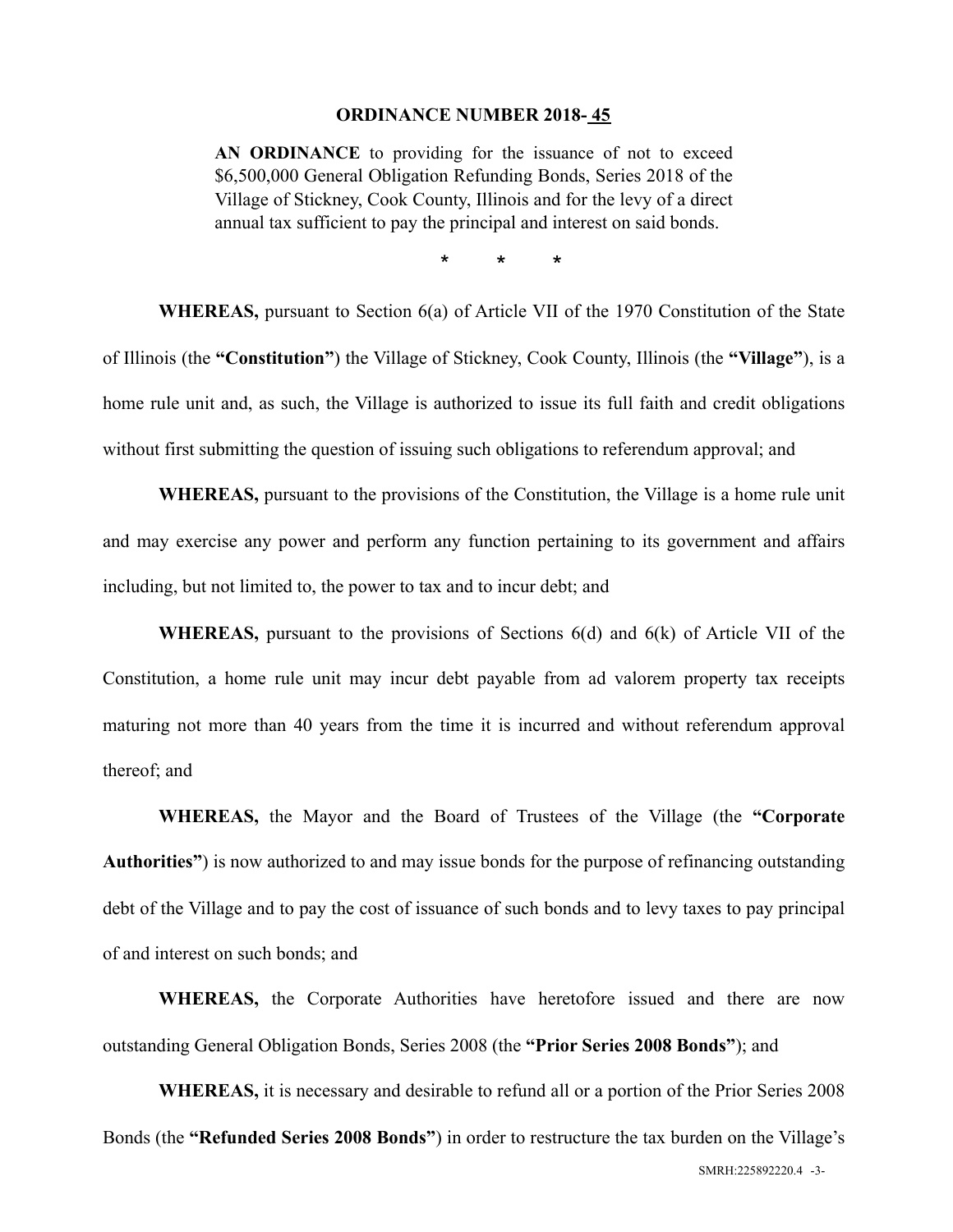taxpayers and to provide a more economical and efficient program for the retirement of the indebtedness represented by the Prior Series 2008 Bonds; and

**WHEREAS,** the Corporate Authorities have heretofore issued and there are now outstanding General Obligation Bonds, Series 2011 (the **"Prior Series 2011 Bonds"** and, together with the Prior Series 2008 Bonds, the **"Prior Bonds"**); and

**WHEREAS,** it is necessary and desirable to refund all or a portion of the Prior Series 2011 Bonds (the **"Refunded Series 2011 Bonds"** and, together with the Refunded Series 2008 Bonds, the **"Refunded Bonds"**) in order to restructure the tax burden on the Village's taxpayers and to provide a more economical and efficient program for the retirement of the indebtedness represented by the Prior Series 2011 Bonds; and

**WHEREAS,** in order to accomplish the Village's desire to restructure the tax burden and provide a more economical and efficient program for the retirement of indebtedness it will be necessary to call the Refunded Bonds on their first possible call date; and

**WHEREAS,** the Refunded Bonds are presently outstanding and unpaid and are binding and subsisting legal obligations of the Village; and

**WHEREAS,** by proceedings spread in full upon the records of the Village pursuant to the provisions of the Constitution and the Illinois Municipal Code, as supplemented and amended, the Corporate Authorities have heretofore proceeded and do hereby determine that it is now necessary and advisable to provide for the issuance of one or more series of general obligation bonds in the aggregate principal amount of not to exceed \$6,500,000 for purposes of refunding the Refunded Bonds (the **"Refunding"**);

**WHEREAS,** such General Obligation Bonds, Series 2018 (the **"Bonds"**) and the debt service thereon are to be general obligations of the Village; and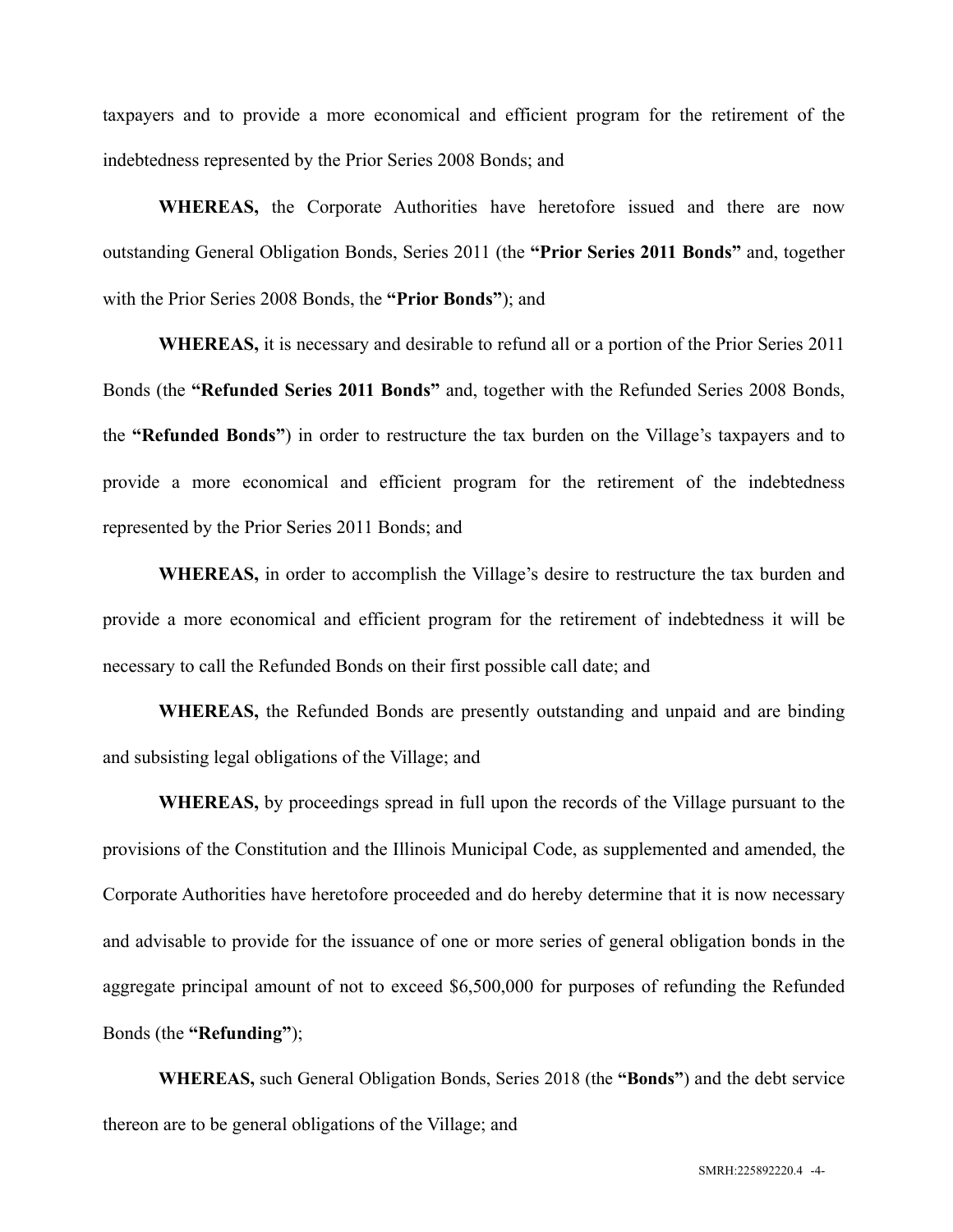**WHEREAS,** the Corporate Authorities deem it necessary and desirable at this time to authorize the issuance of the Bonds, for the purposes and subject to the limitations contained in this Ordinance, pursuant to an award of sale to George K. Baum & Company, Chicago, Illinois (the **"Underwriter"**) in accordance with the terms of this Ordinance (a **"Negotiated Sale"**)**,** without further action of the Corporate Authorities and pursuant to the determinations of the Designated Officials as set forth in a Bond Order; and

**WHEREAS,** it is hereby found and determined that such borrowing of money and issuing of bonds is necessary for the welfare of the government and affairs of the Village, is for a proper public purpose and is in the public interest, and that full faith and credit bonds be issued hereunder therefor:

**NOW, THEREFORE,** Be It Ordained by the Mayor and the Board of Trustees of the Village of Stickney, Cook County, Illinois, as follows:

#### **Section 1. Incorporation of Preambles**

The Corporate Authorities hereby find that all of the recitals contained in the preambles to this Bond Ordinance are true, correct and complete and do incorporate them into this Bond Ordinance by this reference.

#### **Section 2. Definitions**

Except as provided in this Section 2 and the recitals hereto, the following words and terms used in this Ordinance shall have the following meanings, unless the context or use clearly indicates another or different meaning is intended.

**"Act"** means Section 6 of Article VII of the 1970 Constitution of the State of Illinois, and as supplemented specifically by the Omnibus Bond Acts of the State of Illinois, as amended.

**"Bond" or "Bonds"** means the Series 2018 Bonds.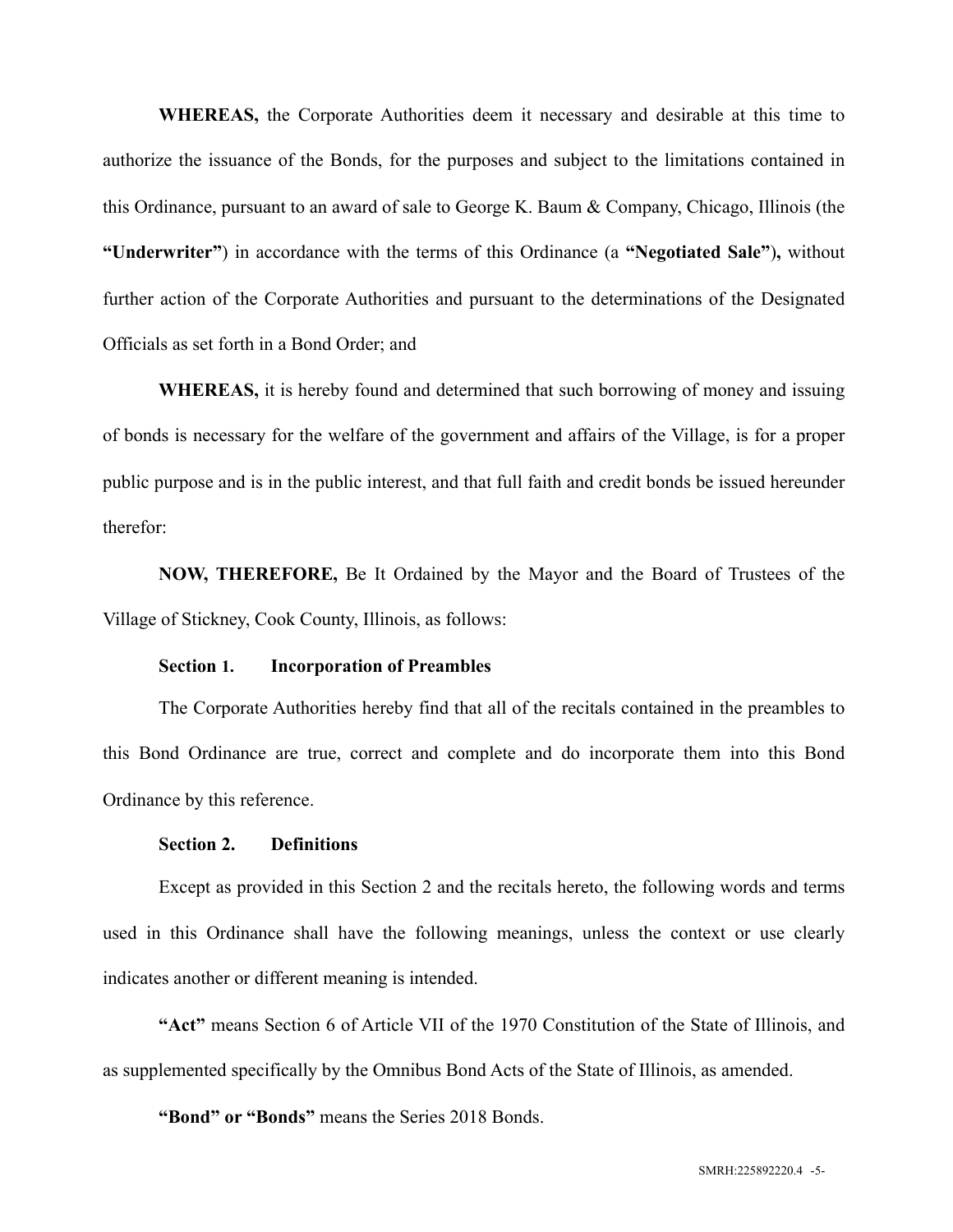**"Bond Fund"** means the Series 2018 Bond Fund.

**"Bond Insurer"** means, if any, the issuer of a Policy securing the payment when due of the principal of and interest on the Bonds (or any maturity or maturities or series), as specified, if at all, in the Bond Order.

**"Bond Order"** means a certificate signed by the Mayor, and attested by the Village Clerk and under the seal of the Village, upon the Negotiated Sale of the Bonds, setting forth and specifying details of the Bonds and the transactions in connection therewith, including, as the case may be, but not limited to: aggregate principal amount, final interest rates, optional and mandatory call provisions, issuance date, Tax-exempt or taxable status, the final maturity schedule, series designation, designation of the Bond Registrar, Paying Agent, Bond Insurer, Policy, Verification Agent, Depository Agent, and Underwriter, and capitalized interest specification, if any, use of Village funds in connection with the bonds to be refunded, the amount of Bond proceeds to be used for required reserves and all other terms, provisions and details for the Bonds.

**"Bond Ordinance" or "Ordinance"** means the ordinance adopted by the Corporate Authorities on November 7, 2018 authorizing the issuance of the Bonds.

**"Bond Register"** means the books of the Village kept by the Bond Registrar to evidence the registration and transfer of the Bonds.

**"Bond Registrar"** means Amalgamated Bank of Chicago, Chicago, Illinois, or a successor thereto or a successor designated as Bond Registrar hereunder.

**"Bondholder"** means the person in whose name such Bond is registered in the Bond Register.

**"Business Day"** means any day other than a day on which banks in the Village of the Paying Agent's designated trust office are required or authorized to close.

**"Code"** means the Internal Revenue Code of 1986.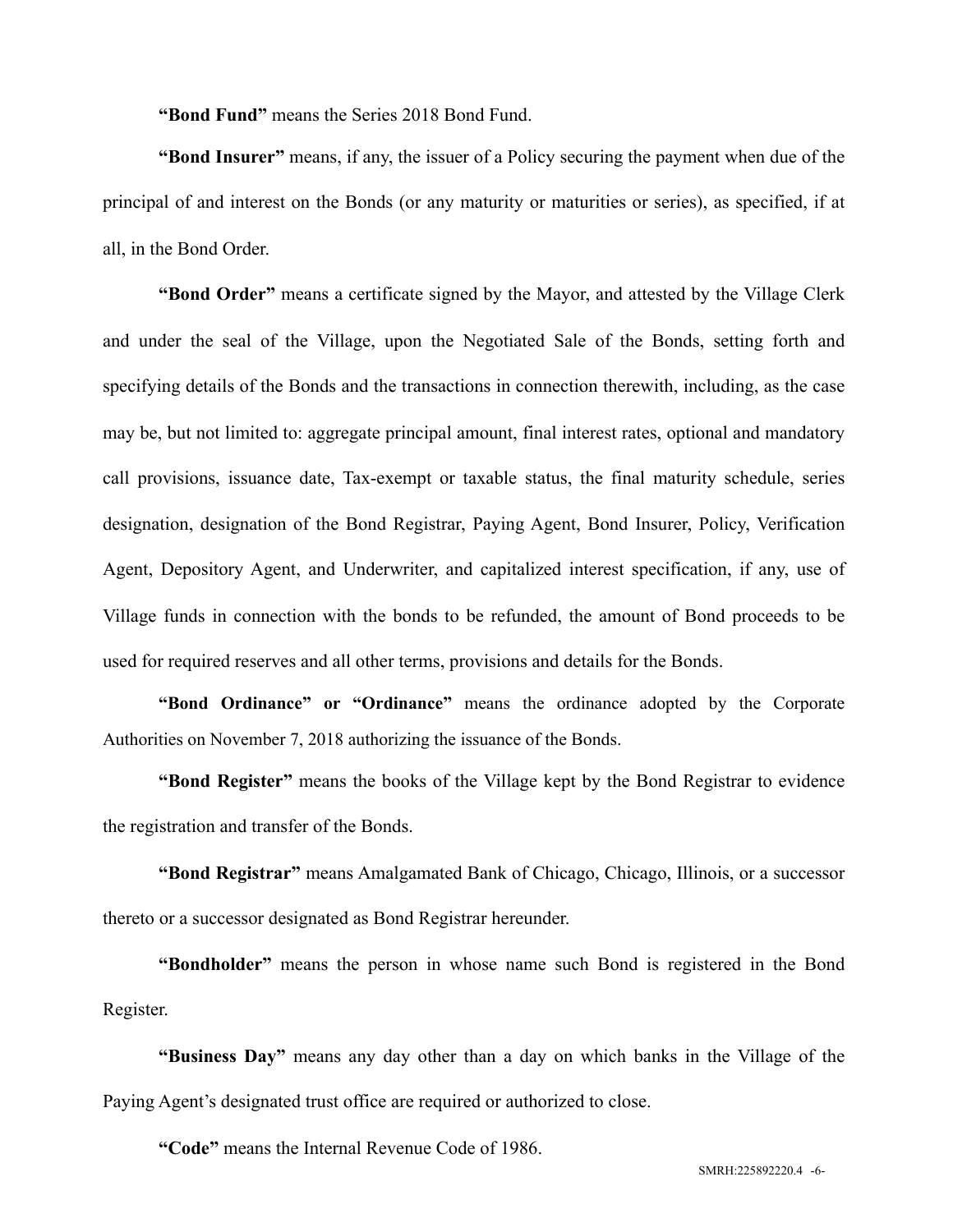**"Continuing Disclosure Certificate"** shall mean that certain Continuing Disclosure Undertaking executed by the Village and dated the date of issuance and delivery of the Bonds, as originally executed and as it may be amended from time to time in accordance with the terms thereof.

**"Depository"** means The Depository Trust Company, New York, New York, or successors or assigns duly qualified to act as a securities depository for the Bonds.

**"Designated Officials"** means the Mayor or the Village Treasurer or designees or assigns, or any of them acting together.

**"Interest Payment Date"** means the Stated Maturity of interest on the Bonds.

**"Official Statement"** means the Official Statement of the Village relating to the sale of the Bonds.

**"Participating Underwriter"** shall have the meaning ascribed thereto in the Continuing Disclosure Certificate.

**"Paying Agent"** means Amalgamated Bank of Chicago, Chicago, Illinois, or a successor thereto or a successor designated as Paying Agent thereunder.

**"Policy"** means the Bond Insurer's bond insurance policy or policies or other credit facility or credit facilities, if any, as specified, if at all, in the Bond Order, insuring and securing one or more scheduled payments when due of the principal of and interest on the Bonds or any series thereof.

**"Purchase Contract"** means the purchase contract between the Village and the parties thereto providing for the sale of the Bonds.

**"Regular Record Date"** means the last day (whether or not a Business Day) of the calendar month preceding an Interest Payment Date or, for a redemption of the Bonds on other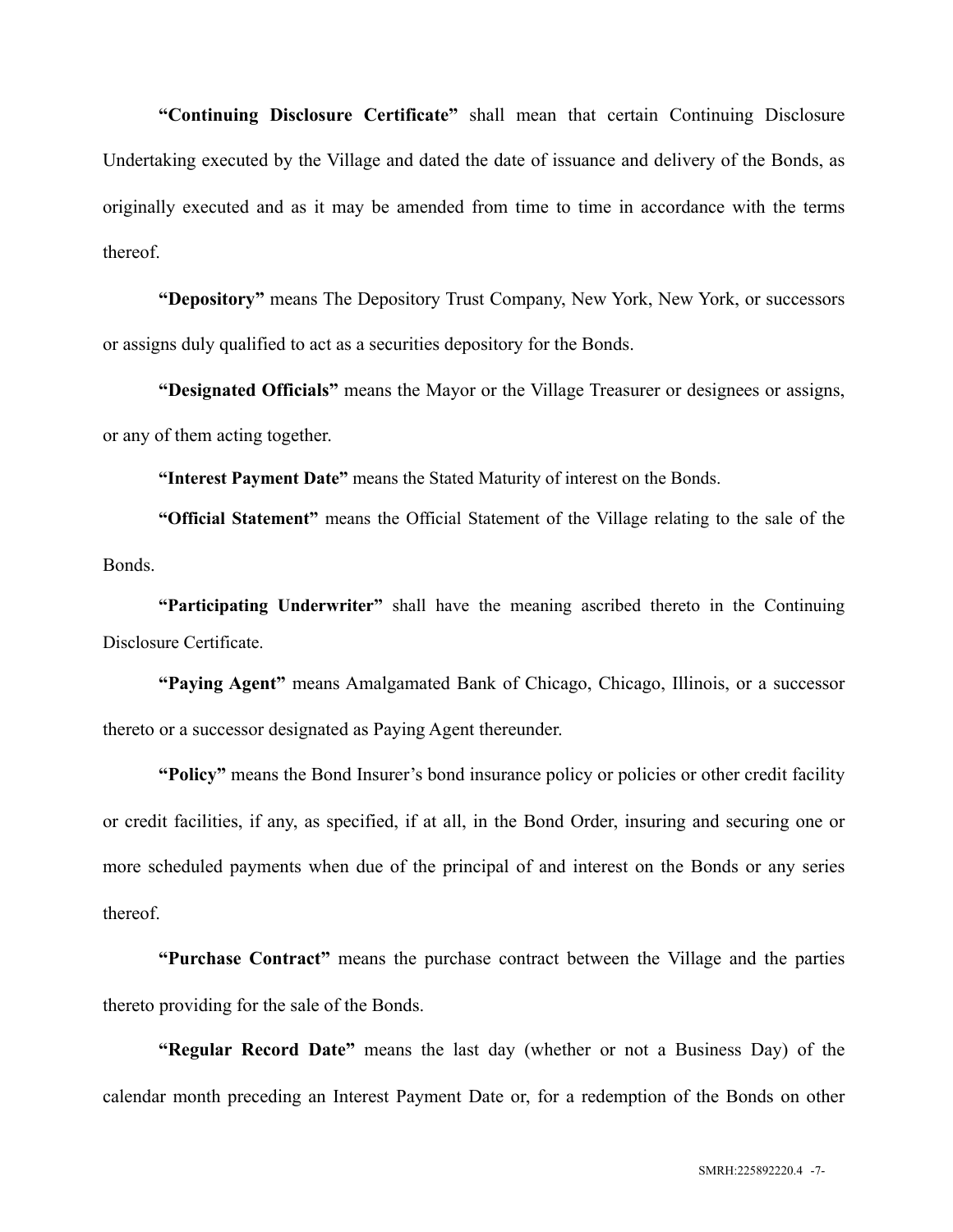than an Interest Payment Date, the 15th day (whether or not a Business Day) preceding the date fixed for redemption.

**"Series 2018 Bond Fund"** means the Bond Fund created in Section 12 of this Bond Ordinance for the Bonds.

**"Series 2018 Bonds"** means the not to exceed \$6,500,000 General Obligation Refunding Bonds, Series 2018 of the Village of Stickney, Cook County, Illinois.

**"Stated Maturity"** when used with respect to any Bond or any interest thereon means the date specified in such Bond as the fixed date on which the principal of such Bond or such interest is due and payable whether by maturity, mandatory redemption, or otherwise.

**"Tax-exempt" or "Tax-exempt Bonds"** means, with respect to the Bonds or any series thereof, the status of interest paid and received thereon as not includible in the gross income of the owners thereof under the Code for federal income tax purposes except to the extent that such interest will be taken into account in computing an adjustment used in determining the alternative minimum tax for certain corporations.

**"Underwriter"** is defined in the preambles hereto.

### **Section 3. Authorization; Determination to Issue the Bonds**

It is necessary and in the best interests of the Village to provide payment of costs of the Refunding as enumerated in the preambles hereto, and to pay all related costs and expenses incidental thereto, and to borrow money and issue the Bonds for such purposes. It is hereby found and determined that such borrowing of money is for a proper public purpose or purposes and is in the public interest and is authorized pursuant to the Act. These findings and determinations shall be deemed conclusive.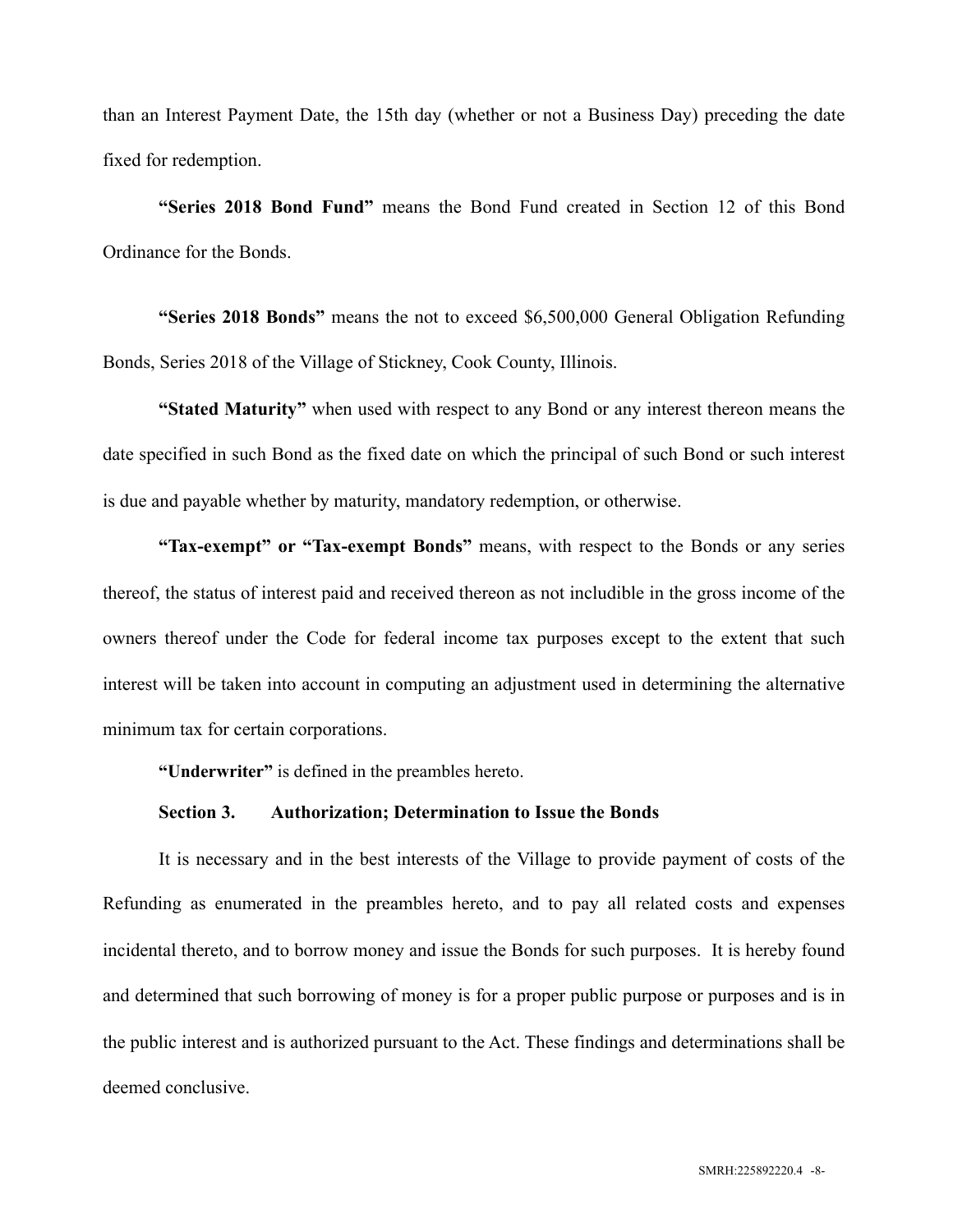Any certificate, letter or opinion required to be given in connection herewith shall mean a signed document attesting to or acknowledging the circumstances, representations, opinions of law or other matters therein stated or set forth. Reference herein to supplemental agreements, certificates, demands, requests, approvals, consents, notices and the like shall mean that such shall be only written whether or not a writing is specifically mentioned in the context of use. In connection with the foregoing and other actions to be taken under this Ordinance, the Mayor, unless applicable law requires action by the Village Board of Trustees, shall have the power and authority to make or grant or do all things, supplemental agreements, certificates, requests, demands, approvals, consents, notices and other actions required or described in this Ordinance for and on behalf of the Village and with the effect of binding the Village in that connection. In connection herewith concerning written direction or authorization in respect of the investment of any funds, notwithstanding any provision hereof to the contrary, such direction or authorization orally by telephone, other telecommunication or otherwise, confirmed in writing, shall be appropriate and is hereby approved. Failure of the investing agent to actually receive such written confirmation shall not render invalid or ineffective any such oral direction or authorization.

#### **Section 4. Bond Details**

There shall be borrowed on the credit of and for and on behalf of the Village for the purposes aforesaid and Bonds shall be issued in the aggregate principal amount not to exceed the amount set forth herein. The Bonds shall be designated the "General Obligation Refunding Bonds, Series 2018", or as otherwise provided in the Bond Order; and shall be in the principal amount as provided in the Bond Order; and shall be dated as provided in the Bond Order, and shall also bear the date of authentication, shall be in fully registered form, of the denomination of \$5,000 each and authorized integral multiples thereof (but no single Bond shall represent installments of principal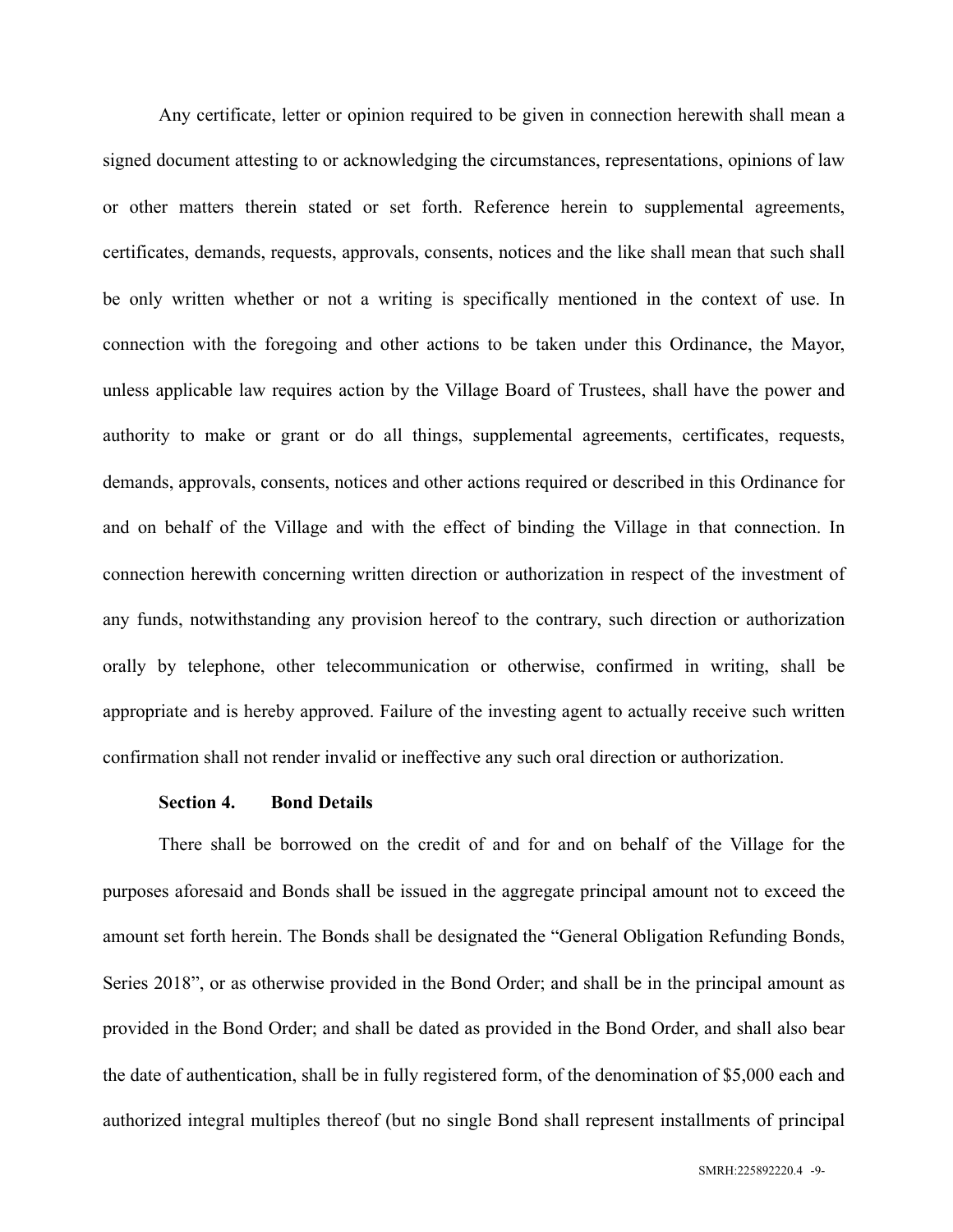maturing on more than one date), shall be numbered consecutively in such fashion as shall be determined by the Bond Registrar, be issued on a Tax-exempt or taxable basis, in one or more series, be subject to such terms of redemption, and the Bonds shall become due and payable on December 1 of each of the years and in the amounts and bearing interest per annum as provided in the Bond Order; provided, however, that no Bond shall bear interest at a rate percent per annum in excess of five percent (5.00%), with a final maturity not to exceed December 1, 2029, with a maximum annual principal amount of \$875,000 for any serial bonds and \$6,500,000 for any term bonds, with a maximum annual debt service of \$1,330,000, and to be sold pursuant to price of at least 98% of the par amount and a maximum reoffering price of 110%.

Each Bond shall bear interest from the later of its Dated Date as provided herein or from the most recent Interest Payment Date to which interest has been paid or duly provided for, until the principal amount of the Bonds is paid, such interest (computed upon the basis of a 360-day year of twelve 30-day months) being payable on December 1 and June 1 of each year, commencing on June 1, 2019, or such later date as may otherwise be provided in the Bond Order. So long as the Bonds are held in book-entry form as hereinafter more specifically set forth, interest on each Bond shall be paid to the Depository by check or draft or electronic funds transfer as may be agreed to by the Village and the Depository; in the event the Bonds should ever become available in physical form to registered owners other than the Depository, interest on each Bond shall be paid by check or draft of the Paying Agent to the person in whose name such Bond is registered at the close of business on the Regular Record Date. Principal of and premium (if any) on each Bond shall be paid in lawful money of the United States of America, at the designated corporate trust office of the Paying Agent.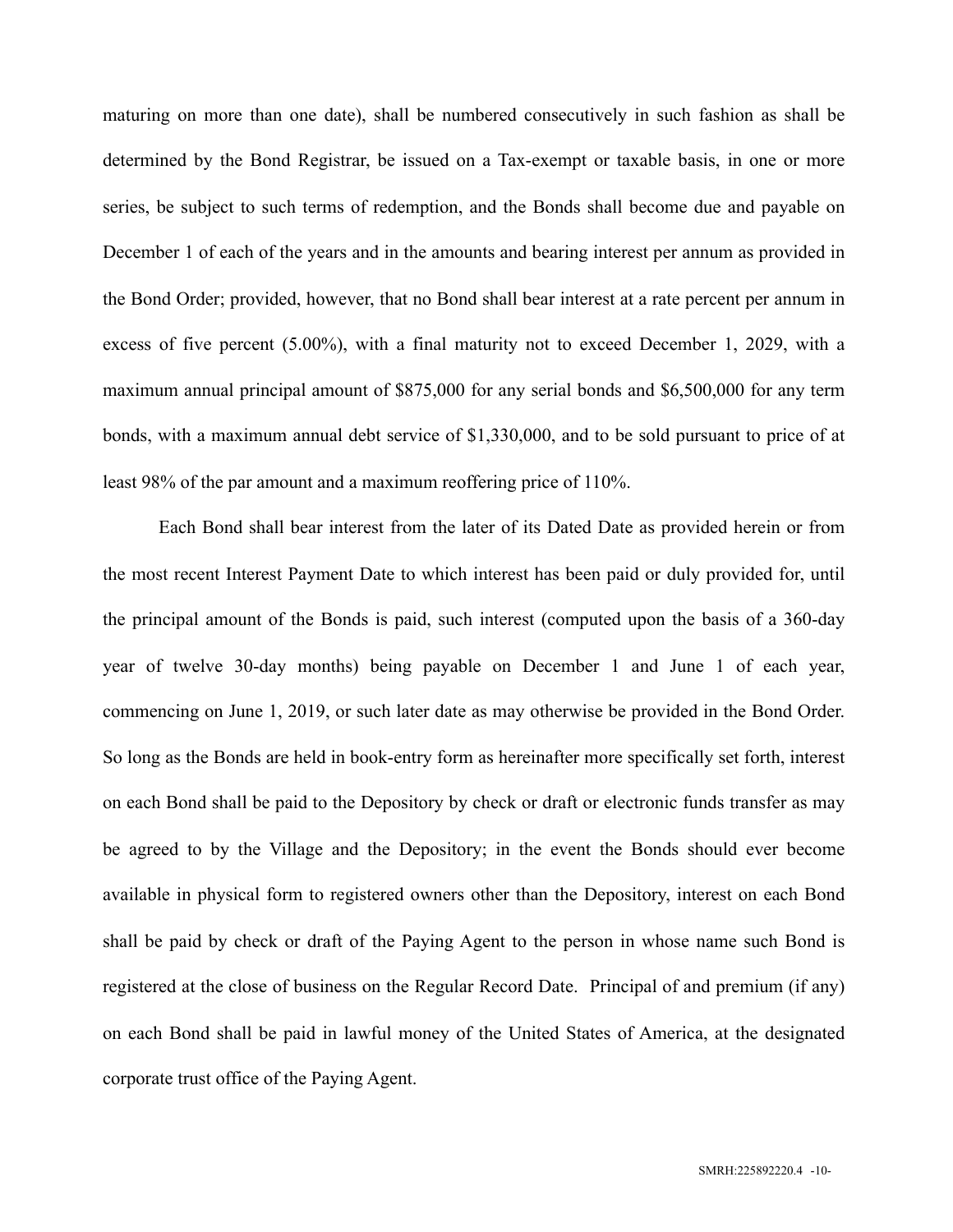The Bonds shall have impressed or imprinted thereon the corporate seal or facsimile thereof of the Village and shall be signed by the manual or duly authorized facsimile signatures of the Mayor and the Village Clerk of the Village, as they shall determine, and in case any officer whose signature shall appear on any Bond shall cease to be such officer before the delivery of such Bond, such signature shall nevertheless be valid and sufficient for all purposes, the same as if such officer had remained in office until delivery.

All Bonds shall have thereon a certificate of authentication substantially in the forms hereinafter set forth duly executed by the Bond Registrar as authenticating agent of the Village and showing the date of authentication. No Bond shall be valid or obligatory for any purpose or be entitled to any security or benefit under this Ordinance unless and until such certificate of authentication shall have been duly executed by the Bond Registrar by manual signature, and such certificate of authentication upon any such Bond shall be conclusive evidence that such Bond has been authenticated and delivered under this Ordinance. The certificate of authentication on any Bond shall be deemed to have been executed by the Bond Registrar if signed by an authorized officer of the Bond Registrar, but it shall not be necessary that the same officer sign the certificate of authentication on all of the Bonds issued hereunder.

### **Section 5. Book-Entry Only Form**

The Bonds shall be initially issued in the form of a separate single fully registered Bond for each of the maturities of each series of the Bonds. Upon initial issuance, the ownership of each such Bond shall be registered in the Bond Register in the name of "Cede & Co.", or any successor thereto, as nominee of the Depository. All of the outstanding Bonds from time to time shall be registered in the Bond Register in the name of Cede & Co., as nominee of the Depository. The Mayor or the Village Treasurer and the Bond Registrar are authorized to execute and deliver on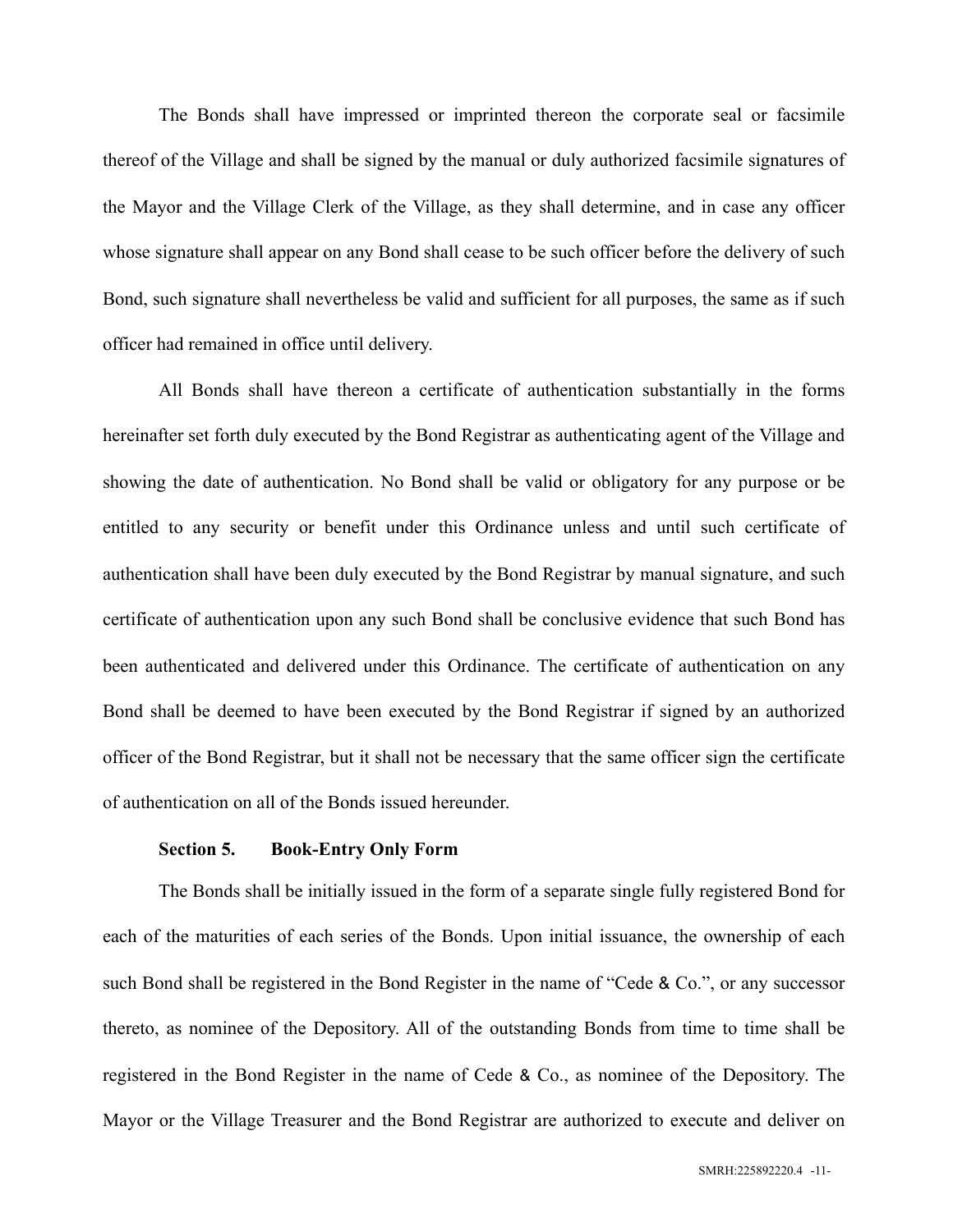behalf of the Village a Representation Letter. Without limiting the generality of the authority given with respect to entering into such Representation Letter, it may contain provisions relating to (a) payment procedures, (b) transfers of the Bonds or of beneficial interests therein, (c) redemption notices and procedures unique to the Depository, (d) additional notices or communications, and (e) amendment from time to time to conform with changing customs and practices with respect to securities industry transfer and payment practices.

With respect to Bonds registered in the Bond Register in the name of Cede & Co., as nominee of the Depository, and except as otherwise herein provided, the Village and the Bond Registrar shall have no responsibility or obligation to any broker-dealer, bank or other financial institution for which the Depository holds Bonds from time to time as securities depository (each such broker-dealer, bank or other financial institution being referred to herein as a **"Depository Participant**") or to any person on behalf of whom such a Depository Participant holds an interest in the Bonds. Without limiting the meaning of the immediately preceding sentence, the Village and the Bond Registrar shall have no responsibility or obligation with respect to (a) the accuracy of the records of the Depository, Cede & Co., or any Depository Participant with respect to any ownership interest in the Bonds, (b) the delivery to any Depository Participant or any other person, other than a registered owner of a Bond as shown in the Bond Register, of any notice with respect to the Bonds, including any notice of redemption, or (c) the payment to any Depository Participant or any other person, other than a registered owner of a Bond as shown in the Bond Register, of any amount with respect to principal of or interest on the Bonds.

No person other than a registered owner of a Bond as shown in the Bond Register shall receive a Bond certificate with respect to any Bond. Upon delivery by the Depository to the Bond Registrar of written notice to the effect that the Depository has determined to substitute a new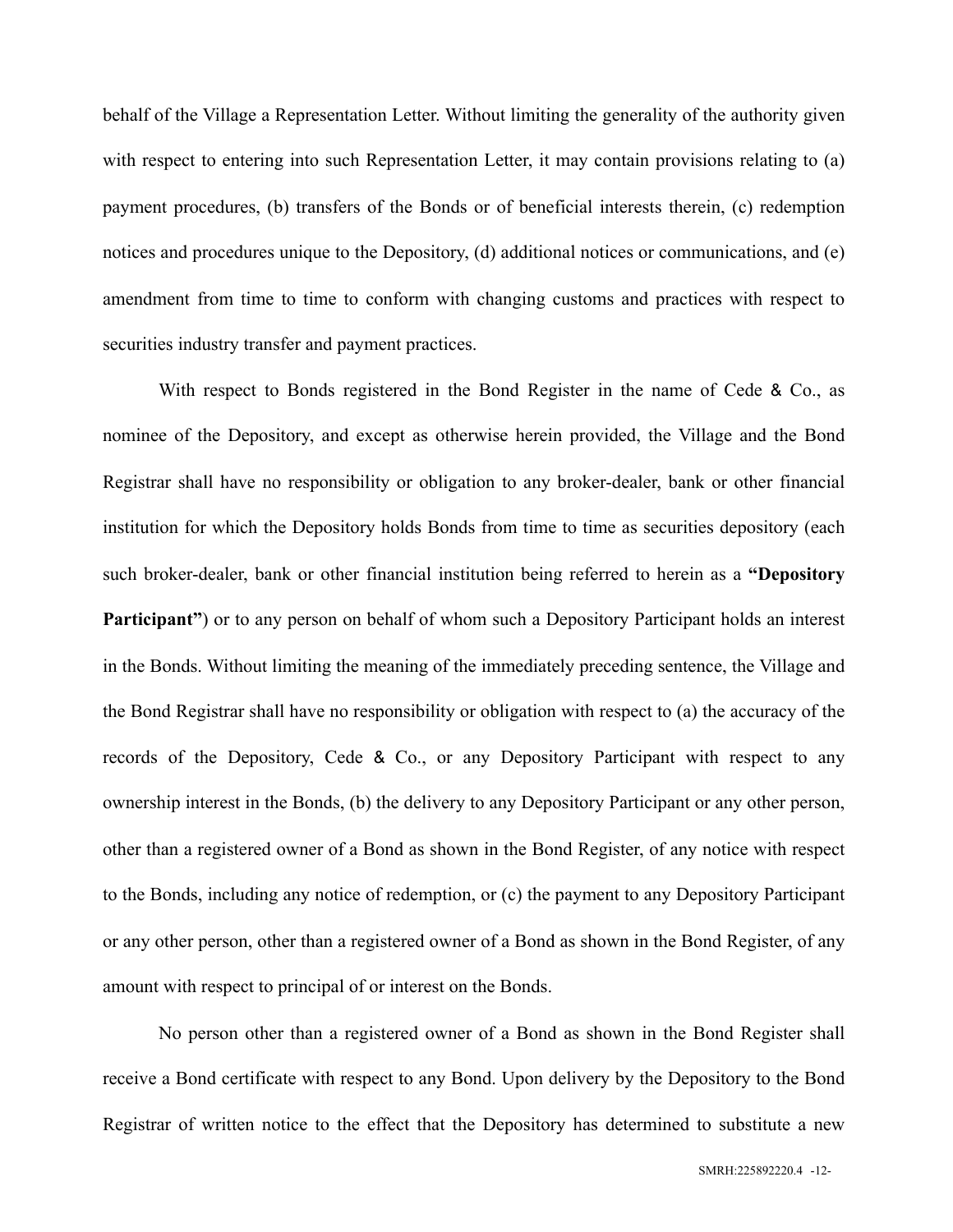nominee in place of Cede & Co., and subject to the provisions hereof with respect to the payment of interest to the registered owners of Bonds at the close of business on the applicable record date, the name **"Cede & Co."** in this Bond Ordinance shall refer to such new nominee of the Depository.

In the event that (a) the Village determines that the Depository is incapable of discharging its responsibilities described herein and in the Representation Letter, (b) the agreement among the Village, the Bond Registrar and the Depository evidenced by the Representation Letter shall be terminated for any reason or (c) the Village determines that it is in the best interests of the Village or of the beneficial owners of the Bonds that they be able to obtain certificated Bonds, the Village shall notify the Depository and the Depository Participants of the availability of Bond certificates, and the Bonds shall no longer be restricted to being registered in the Bond Register in the name of Cede & Co., as nominee of the Depository. The Village may determine that the Bonds shall be registered in the name of and deposited with a successor depository operating a book-entry system, as may be acceptable to the Village, or such depository's agent or designee, and if the Village does not select such alternate book-entry system, then the Bonds may be registered in whatever name or names registered owners of Bonds transferring or exchanging Bonds shall designate, in accordance with the provisions hereof. Notwithstanding any other provision of this Ordinance to the contrary, so long as any Bond is registered in the name of Cede & Co., as nominee of the Depository, all payments with respect to principal of and interest on such Bond and all notices with respect to such Bond shall be made and given, respectively, in the manner provided in the Representation Letter.

In the event that the Bonds ever become generally registrable, as aforesaid, the Mayor or the Village Treasurer may, in his or her discretion at such time, designate a bank with trust powers or trust company, duly authorized to do business as a bond registrar, paying agent, or both, to act in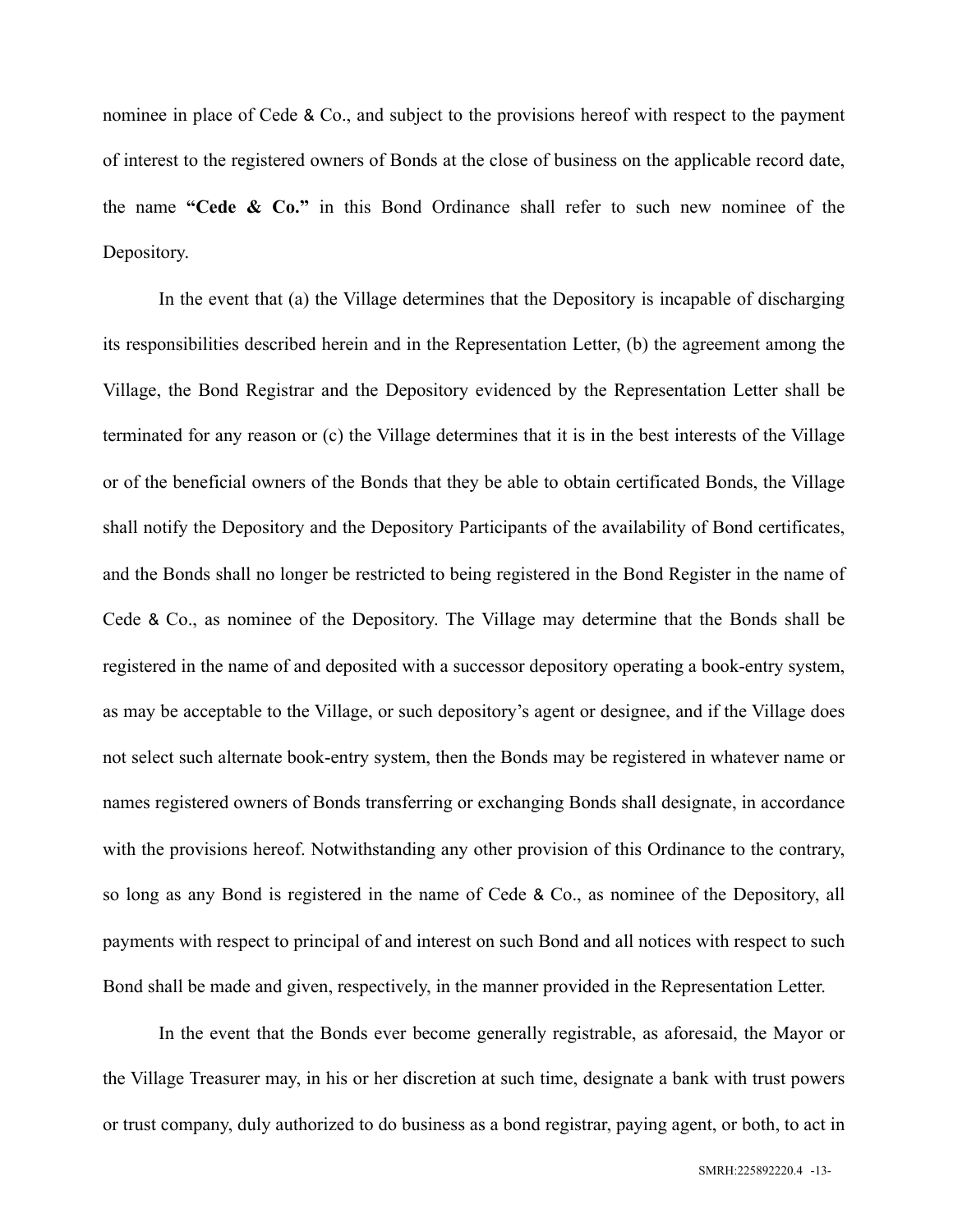one or both such capacities hereunder, in the event that the Mayor or the Village Treasurer shall determine it to be advisable. Notice shall be given to the registered owners of any such designation in the same manner, as near as may be practicable, as for a notice of redemption of Bonds, and as if the date of such successor taking up its duties were the redemption date.

#### **Section 6. Redemption**

The Bonds shall be subject to redemption prior to maturity as shall be provided in the Bond Order.

**(a) Optional Redemption.** The Bonds may be subject to optional redemption as provided in the Bond Order and at such prices not to exceed 105% plus accrued and unpaid interest as provided in the Bond Order.

**(b) Sinking Fund Redemption.** This subsection (b) shall apply only to the extent the Bond Order shall specify any Term Bonds, and otherwise shall not apply. Bonds of either series specified in the Bond Order as Term Bonds (the **"Term Bonds"**), if any, are subject to mandatory sinking fund redemption in the principal amount on December 1 of the years so specified, but corresponding to the principal maturities of the series of Bonds specified in the Bond Order.

At its option before the 45th day (or such lesser time acceptable to the Bond Registrar) next preceding any mandatory sinking fund redemption date in connection with Term Bonds, the Village, by furnishing the Bond Registrar and the Paying Agent an appropriate certificate of direction and authorization executed by the Mayor or Village Treasurer may: **(i)** deliver to the Bond Registrar for cancellation Term Bonds in any authorized aggregate principal amount desired; or **(ii)** furnish the Paying Agent funds for the purpose of purchasing any of such Term Bonds as arranged by the Village; or **(iii)** receive a credit (not previously given) with respect to the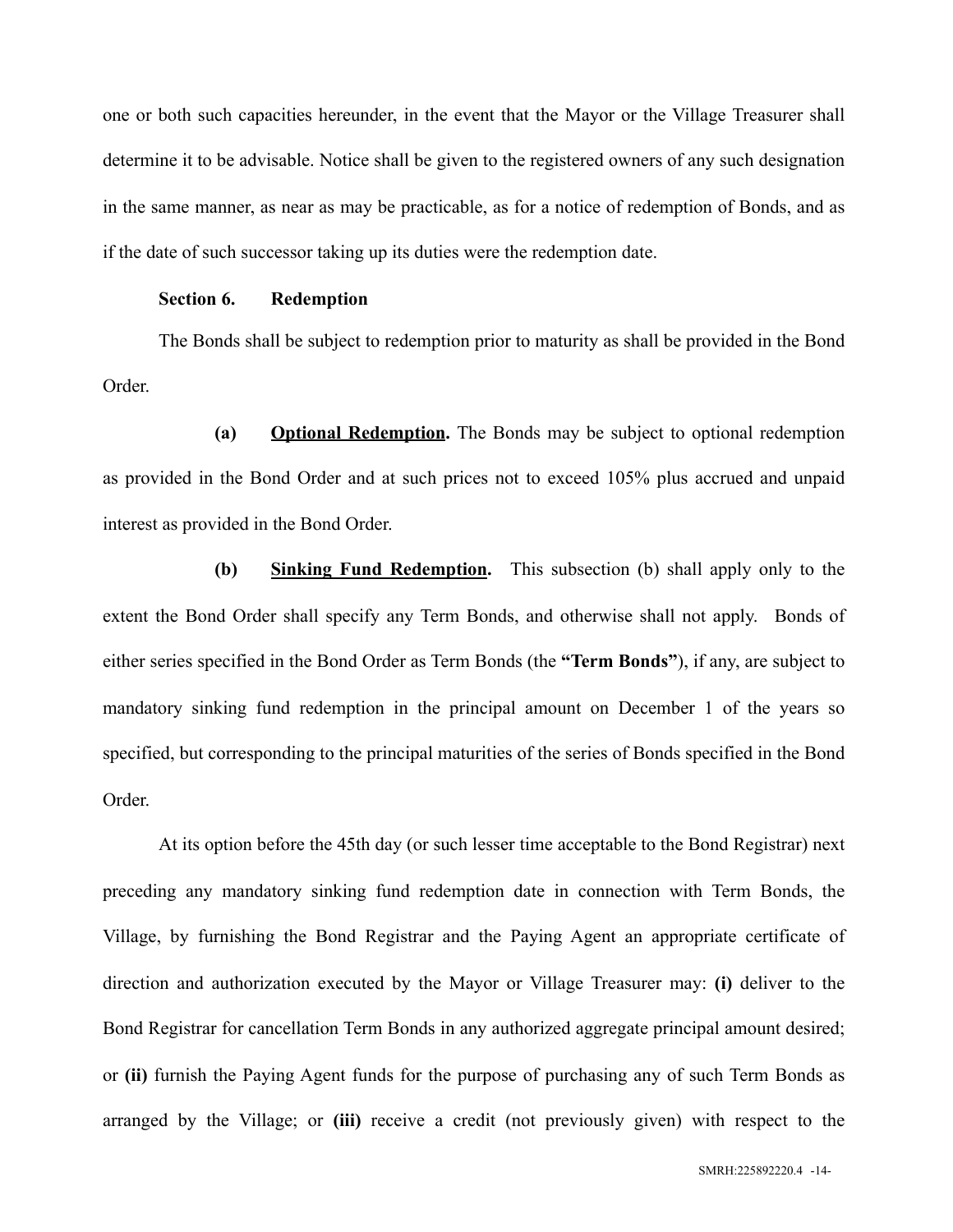mandatory sinking fund redemption obligation for such Term Bonds which prior to such date have been redeemed or purchased and cancelled. Each such Bond so delivered, previously purchased or redeemed shall be credited at 100% of the principal amount thereof, and any excess shall be credited with regard to future mandatory sinking fund redemption obligations for such Bonds in chronological order, and the principal amount of Bonds to be so redeemed as provided shall be accordingly reduced. In the event Bonds being so redeemed are in a denomination greater than \$5,000, a portion of such Bonds may be so redeemed, but such portion shall be in the principal amount of \$5,000 or any authorized integral multiple thereof.

**(c) Procedure.** The Village covenants that it will redeem Bonds pursuant to the redemption provisions applicable to such Bonds. Proper provision for redemption having been made, the Village covenants that the Bonds so selected for redemption shall be payable as at maturity.

The Village shall, at least 45 days prior to an optional redemption date (unless a shorter time shall be satisfactory to the Bond Registrar), notify the Bond Registrar in writing of any optional redemption date and of the principal amount of Bonds to be redeemed (no such notice shall be required in the case of any mandatory sinking fund redemption of Term Bonds). In the event that less than all of the Bonds of a particular series or maturity are called for redemption as aforesaid, as necessary, the particular Bonds or portions of Bonds to be redeemed shall be selected by lot not more than sixty (60) days or less than thirty (30) days prior to the redemption date by the Bond Registrar by such method of lottery as the Bond Registrar shall deem fair and appropriate; provided, that such lottery shall provide for the selection for redemption of Bonds or portions thereof so that any \$5,000 Bond or \$5,000 portion of a Bond of a series shall be as likely to be called for redemption as any other such \$5,000 Bond or \$5,000 portion of such series. The Bond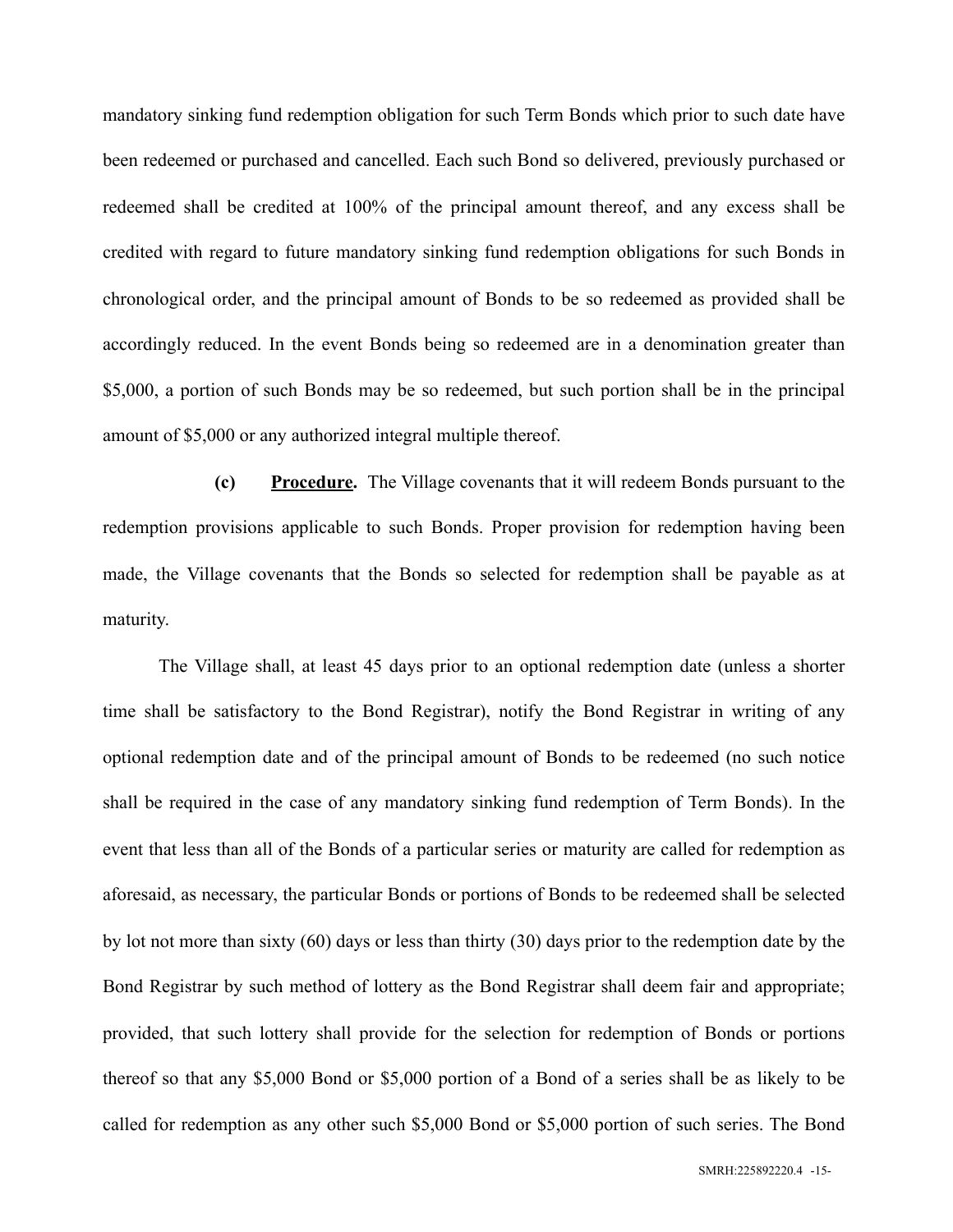Registrar shall promptly notify the Village in writing of the Bonds or portions of Bonds selected for redemption and, in the case of any Bond selected for partial redemption, the principal amount thereof to be redeemed.

Unless waived by the registered owner of Bonds to be redeemed, presentment for payment being conclusively such a waiver, notice of any such redemption shall be given by the Bond Registrar on behalf of the Village by mailing the redemption notice by first class mail not less than thirty (30) days and not more than sixty (60) days prior to the date fixed for redemption to each registered owner of the Bond or Bonds to be redeemed at the address shown on the Bond Register or at such other address as is furnished in writing by each such registered owner to the Bond Registrar.

All notices of redemption shall include at least the information as follows: (1) the identification of the particular Bonds to be redeemed; (2) the redemption date; (3) the redemption price; (4) if less than all of the Bonds of a particular maturity of a series are to be redeemed, the identification (and, in the case of partial redemption, the respective principal amounts) of the Bonds to be redeemed; (5) a statement that on the redemption date the redemption price will become due and payable upon each such Bond or portion thereof called for redemption and that interest thereon shall cease to accrue from and after such date; and (6) the place where such Bonds are to be surrendered for payment of the redemption price, which place of payment shall be the principal corporate trust office of the Paying Agent.

Prior to any redemption date, the Village shall deposit with the Paying Agent an amount of money sufficient to pay the redemption price of all the Bonds or portions of Bonds which are to be redeemed on that date.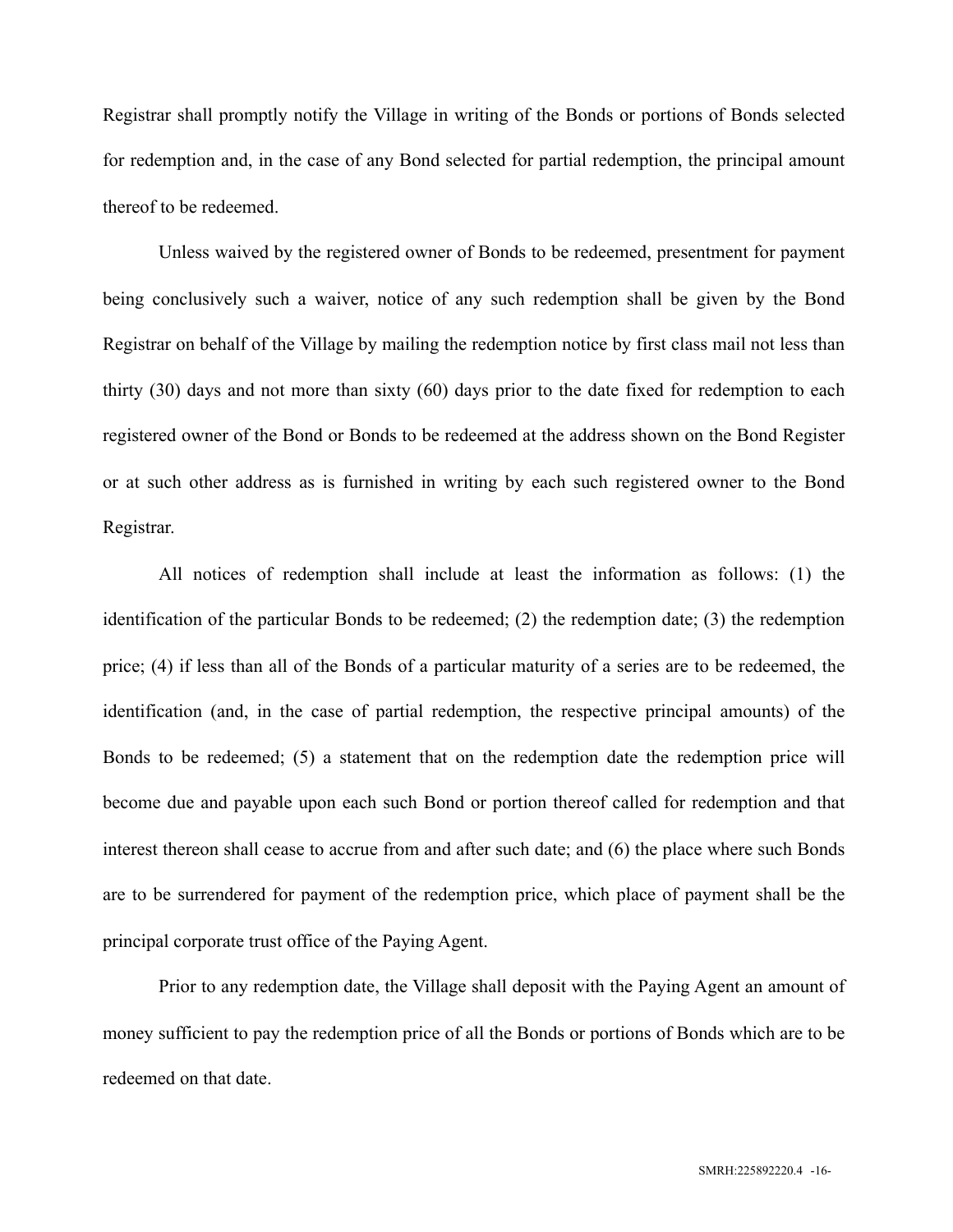Unless moneys sufficient to pay the redemption price of the Bonds to be redeemed shall have been received by the Paying Agent prior to the giving of such notice of redemption, such notice may, at the option of the Village, state that said redemption shall be conditioned upon the receipt of such moneys by the Paying Agent on or prior to the date fixed for redemption. If such moneys are not received, such notice shall be of no force and effect, the Village shall not redeem such Bonds, and the Bond Registrar shall give notice, in the same manner in which the notice of redemption was given, that such moneys were not so received and that such Bonds will not be redeemed.

Notice of redemption having been given as aforesaid, the Bonds or portions of Bonds so to be redeemed shall, on the redemption date, become due and payable at the redemption price therein specified, together with accrued interest, and from and after such date (unless the Village shall default in the payment of the redemption price or such notice is conditioned as provided above and sufficient moneys are not received to redeem such Bonds) such Bonds or portions of Bonds shall cease to bear interest. Neither the failure to mail such redemption notice nor any defect in any notice so mailed to any particular registered owner of a Bond shall affect the sufficiency of such notice with respect to any other registered owner. Notice having been properly given, failure of a registered owner of a Bond to receive such notice shall not be deemed to invalidate, limit or delay the effect of the notice or the redemption action described in the notice. Such notice may be waived in writing by a registered owner of a Bond, either before or after the event, and such waiver shall be the equivalent of such notice. Waivers of notice shall be filed with the Bond Registrar, but such filing shall not be a condition precedent to the validity of any action taken in reliance upon such waiver.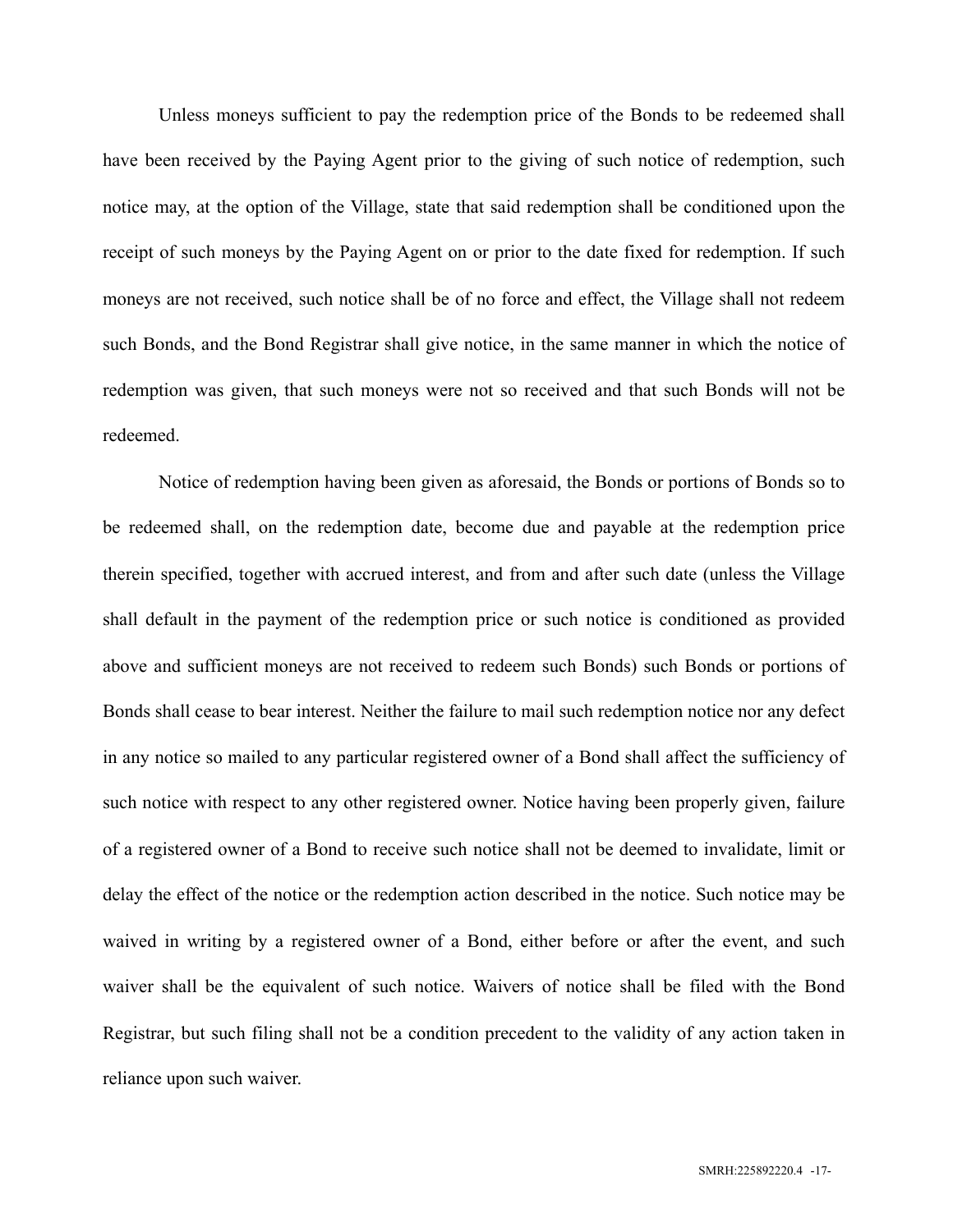Upon surrender of such Bonds for redemption in accordance with such notice, such Bonds shall be paid from available funds therefor by the Paying Agent at the redemption price. Interest due on or prior to the redemption date shall be payable as herein provided for payment of interest. Upon surrender for the partial redemption of any Bond, there shall be prepared for the registered owner a new Bond or Bonds of the same series and maturity in the amount of the unpaid principal.

If any Bond or portion of Bond called for redemption shall not be so paid upon surrender thereof for redemption, the principal, and premium, if any, shall, until paid, bear interest from the redemption date at the rate borne by the Bond or portion of Bond so called for redemption. All Bonds which have been redeemed shall be marked cancelled by the Bond Registrar and shall not be reissued.

In addition to the foregoing notice set forth above, further notice shall be given by the Bond Registrar on behalf of the Village as set out below, but no defect in such further notice nor any failure to give all or any portion of such further notice shall in any manner defeat the effectiveness of a call for redemption if notice thereof is given as above prescribed. Each further notice of redemption given hereunder shall contain the information required above for an official notice of redemption plus **(a)** the CUSIP numbers of all Bonds being redeemed; **(b)** the date of issue of the Bonds as originally issued; (**c)** the rate of interest borne by each Bond being redeemed; (**d)** the maturity date of each Bond being redeemed; and (**e)** any other descriptive information needed to identify accurately the Bonds being redeemed.

Each further notice of redemption shall be sent at least thirty-five (35) days before the redemption date to all registered securities depositories then in the business of holding substantial amounts of obligations of types comprising the Bonds and through Electronic Municipal Market Access (**"EMMA"**)**,** a service of the Municipal Securities Rulemaking Board, chosen in the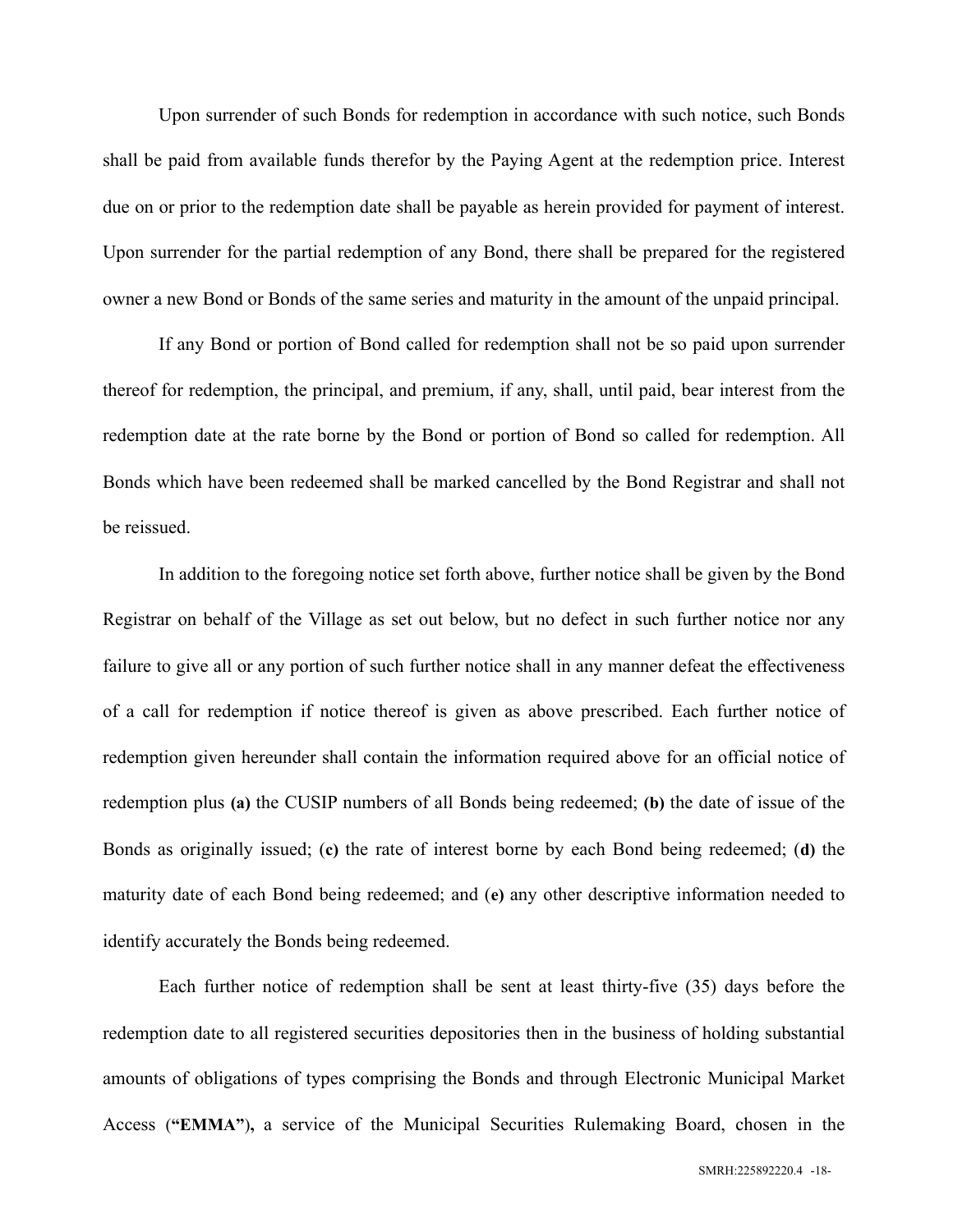discretion of the Bond Registrar, to disseminate notice of redemption of obligations such as the Bonds. Upon the payment of the redemption price of Bonds being redeemed, each check or other transfer of funds issued for such purpose shall identify the Bond or Bonds, or portion thereof, being redeemed with the proceeds of such check or other transfer.

#### **Section 7. Registration of Bonds; Persons Treated as Owners.**

The Village shall cause the Bond Register to be kept at the office maintained for the purpose by the Bond Registrar, which is hereby constituted and appointed the Bond Registrar. The Village is authorized to prepare, and the Bond Registrar shall keep custody of, multiple Bond blanks of each series executed by the Village for use in the transfer and exchange of Bonds.

Upon surrender for transfer of any Bond at the trust office maintained for the purpose by the Bond Registrar, duly endorsed by, or accompanied by a written instrument or instruments of transfer in form satisfactory to the Bond Registrar and duly executed by, the registered owner or his attorney duly authorized in writing, the Village shall execute and the Bond Registrar shall authenticate, date and deliver in the name of the transferee or transferees a new fully registered Bond or Bonds of the same series and maturity of authorized denominations, for a like aggregate principal amount. Any fully registered Bond or Bonds may be exchanged at said office of the Bond Registrar for a like aggregate principal amount of Bond or Bonds of the same series and maturity of other authorized denominations. The execution by the Village of any fully registered Bond shall constitute full and due authorization of such Bond and the Bond Registrar shall thereby be authorized to authenticate, date and deliver such Bond.

The Bond Registrar shall not be required to transfer or exchange any Bond of a series during the period commencing on any Regular Record for such series to and including the relevant Interest Payment Date thereon, nor to transfer or exchange any Bond of a series after notice calling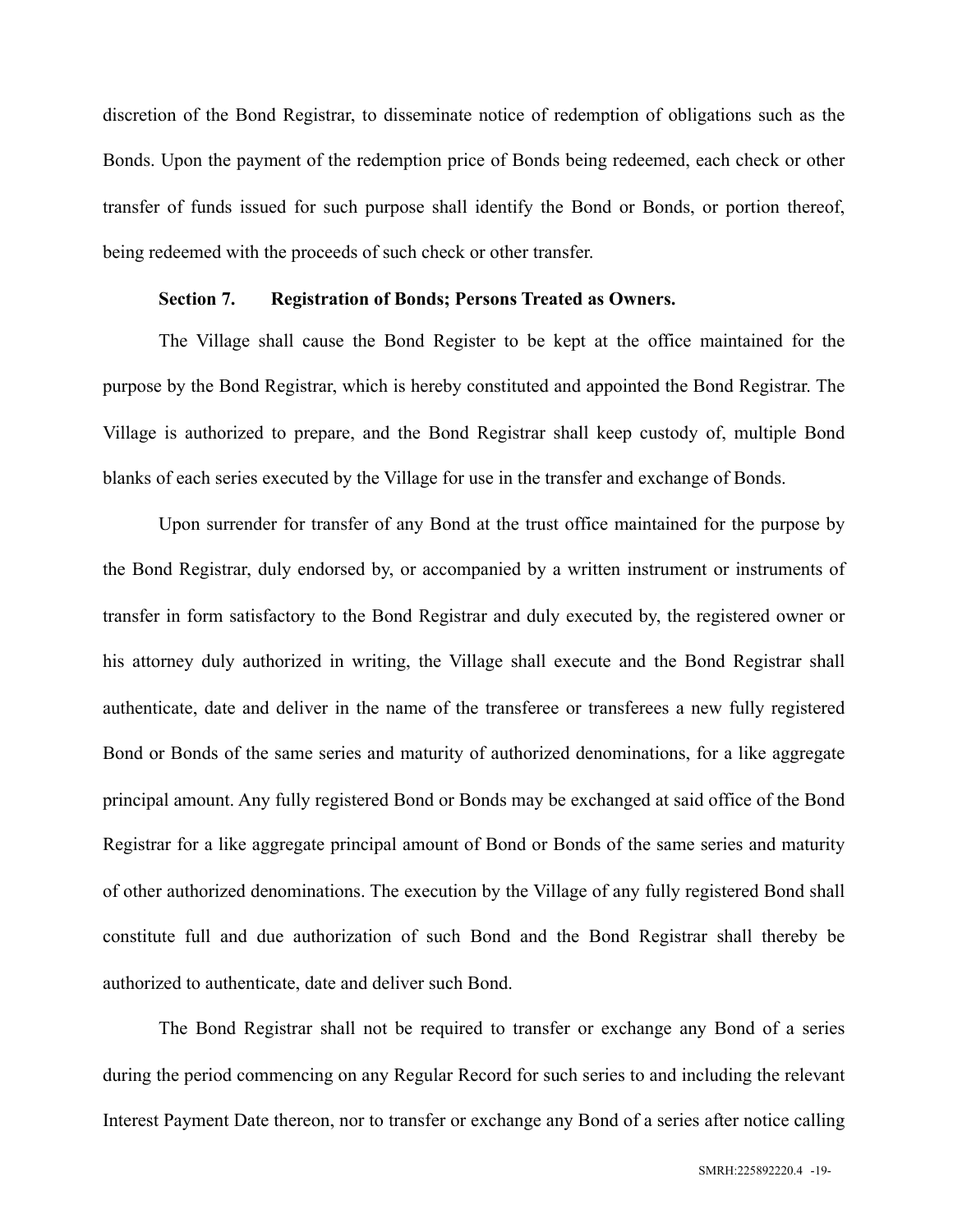the same for redemption has been mailed, nor during a period of fifteen (15) days next preceding mailing of a notice of redemption thereof.

The person in whose name any Bond shall be registered shall be deemed and regarded as the absolute owner thereof for all purposes, and payment of the principal of, premium (if any) or interest on any Bond shall be made only to or upon the order of the registered owner thereof or his legal representative. All such payments shall be valid and effectual to satisfy and discharge the liability upon such Bond to the extent of the sum or sums so paid.

No registered owner shall be charged a service charge for any transfer or exchange of Bonds.

### **Section 8. Form of the Bonds**

The Bonds shall be in substantially the form hereinafter set forth or with such additional provisions as set forth in the Bond Order; provided, however, that if the text of the Bond is to be printed or typed in its entirety on the front side of the Bond, then paragraph [2] and the legend "See Reverse Side for Additional Provisions" shall be omitted and paragraphs [6] through the last paragraph shall be inserted immediately after paragraph [1].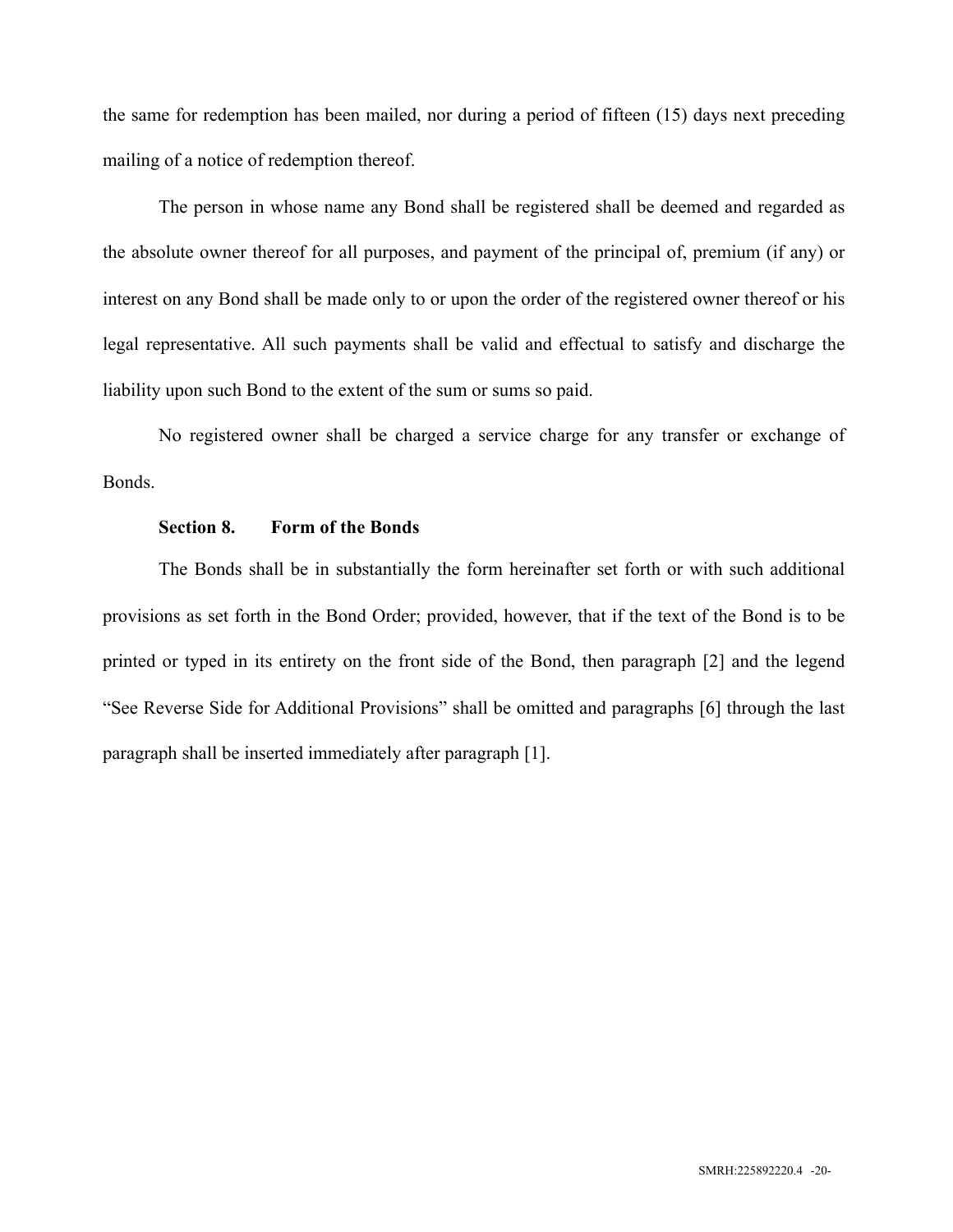[Form of Bond – Front Side]

[Any language to be inserted by a Bond Insurer]

# **REGISTERED REGISTERED**  No. **S**

## **UNITED STATES OF AMERICA**

## **STATE OF ILLINOIS**

## **COUNTY OF COOK**

## **VILLAGE OF STICKNEY**

### **GENERAL OBLIGATION REFUNDING BOND**

**SERIES 2018** 

See Reverse Side for Additional Provisions

| Interest |               | <b>Maturity Date:</b> | Dated Date: | CUSIP: |
|----------|---------------|-----------------------|-------------|--------|
| Rate:    | $\frac{6}{2}$ | December 1, 20        |             | ⊥∠∪    |

Registered Owner: CEDE & CO.

Principal Amount:

[1] **KNOW ALL PERSONS BY THESE PRESENTS** that the Village of Stickney, Cook County, Illinois, a municipality, home rule unit and political subdivision of the State of Illinois (the **"Village"**)**,** hereby acknowledges itself to owe and for value received promises to pay to the Registered Owner identified above, or registered assigns as hereinafter provided, on the Maturity Date identified above (being subject to the right of prior redemption hereinafter set forth), the Principal Amount identified above and to pay interest (computed on the basis of a 360-day year of twelve 30-day months) on such Principal Amount from the later of the Dated Date of this Bond identified above or from the most recent Interest Payment Date to which interest has been paid or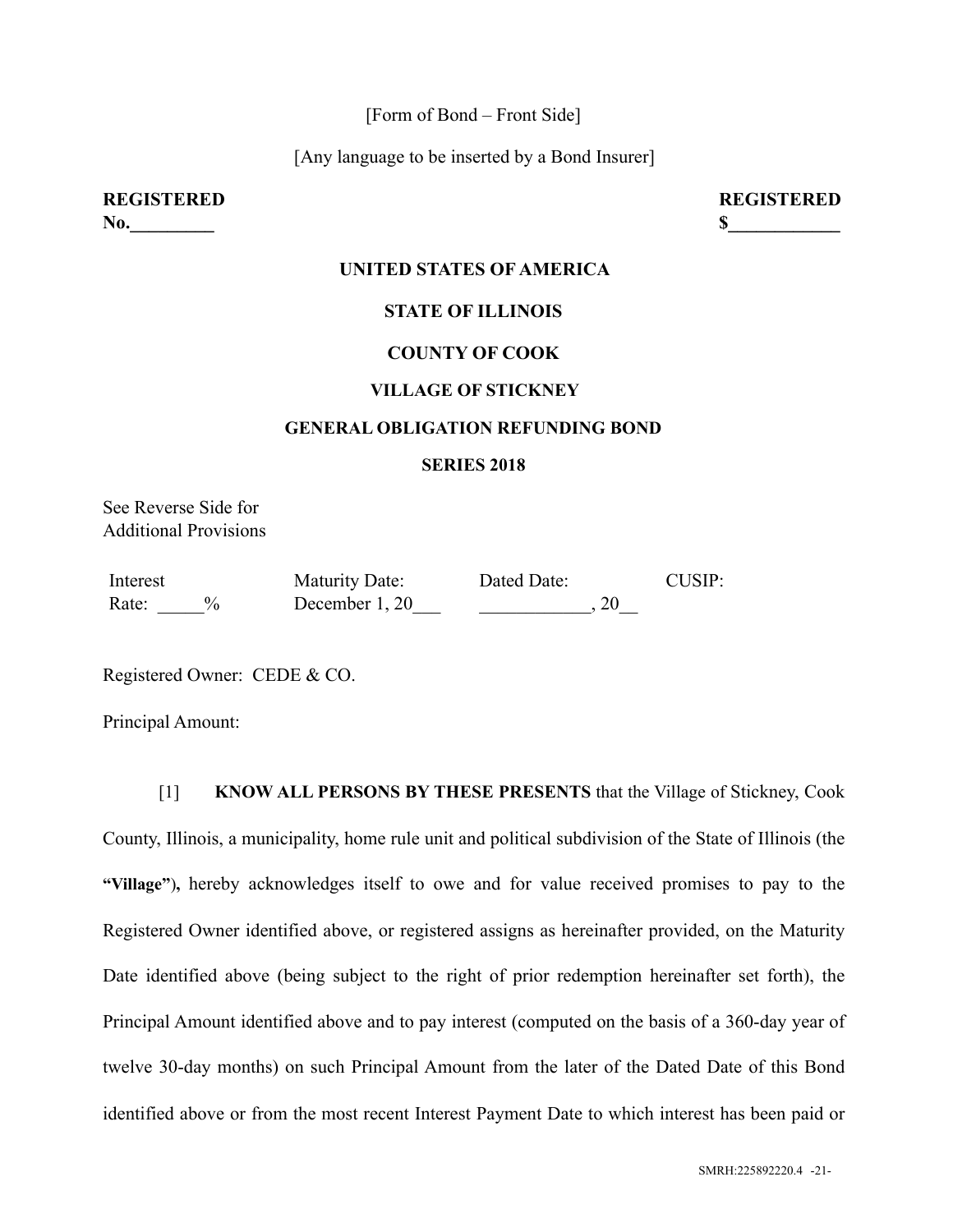duly provided for, at the Interest Rate per annum identified above, such interest to be payable on June 1 and December 1 of each year, commencing [June 1, 2019], until said Principal Amount is paid or duly provided for. The Principal Amount of this Bond is payable in lawful money of the United States of America at the designated corporate trust office of Amalgamated Bank of Chicago, Chicago, Illinois, as paying agent (the **"Paying Agent"**).Payment of interest shall be made to the Registered Owner hereof as shown on the registration books of the Village maintained by Amalgamated Bank of Chicago, Chicago, Illinois, as bond registrar (the **"Bond Registrar"**), at the close of business on the Regular Record Date and shall be paid by check or draft of the Paying Agent, payable in lawful money of the United States of America, mailed to the address of such Registered Owner as it appears on such registration books or at such other address furnished in writing by such Registered Owner to the Bond Registrar, or as shall otherwise be agreed by the Village and the Depository. If an Interest Payment Date is not a Business Day at the place of payment, then payment may be made at that place on the next Business Day, and no interest shall accrue for the intervening period.

[2] Reference is hereby made to the further provisions of this Bond set forth on the reverse hereof, and such further provisions shall for all purposes have the same effect as if set forth at this place.

[3] It is hereby certified and recited that all conditions, acts and things required by the Constitution and Laws of the State of Illinois to exist or to be done precedent to and in the issuance of this Bond have existed and have been properly done, happened and been performed in regular and due form and time as required by law; that the indebtedness of the Village, including the issue of Bonds of which this is one, does not exceed any limitation imposed by law; and that provision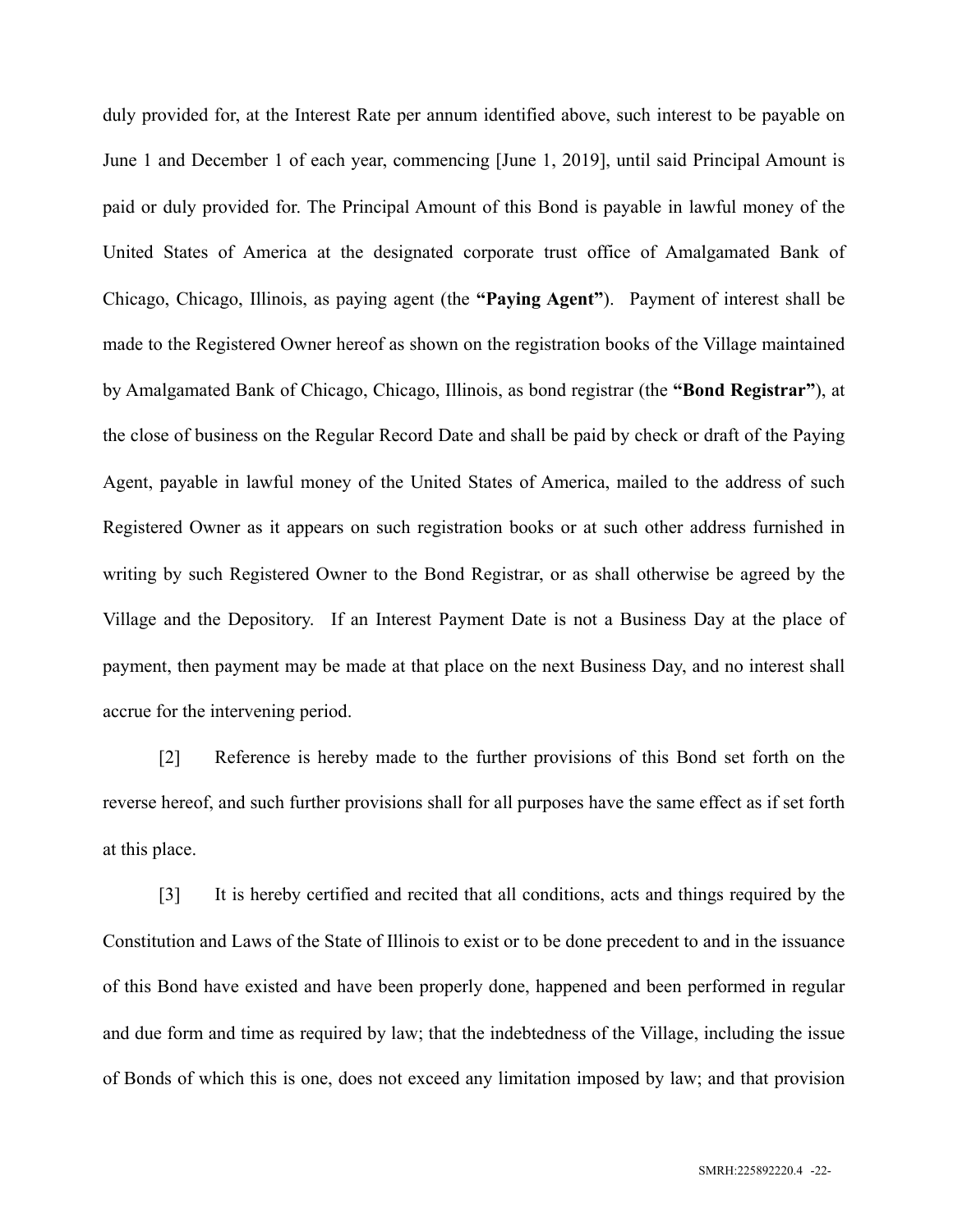has been made for the collection of a direct annual tax to pay the interest hereon as it falls due and also to pay and discharge the principal hereof at maturity.

[4] This Bond shall not be valid or become obligatory for any purpose until the certificate of authentication hereon shall have been signed by the Bond Registrar.

[5] **IN WITNESS WHEREOF,** the Village of Stickney, Cook County, Illinois, by its Mayor and Board of Trustees, has caused this Bond to be executed by the manual or duly authorized facsimile signature of the Mayor and attested by the manual or duly authorized facsimile signature of its Village Clerk and its corporate seal or a facsimile thereof to be impressed or reproduced hereon, all as appearing hereon and as of the Dated Date identified above.

 $\overline{a}$ 

Mayor Village of Stickney Cook County, Illinois

Attest:

Village Clerk, Village of Stickney Cook County, Illinois

 $\mathcal{L}_\text{max}$ 

(SEAL)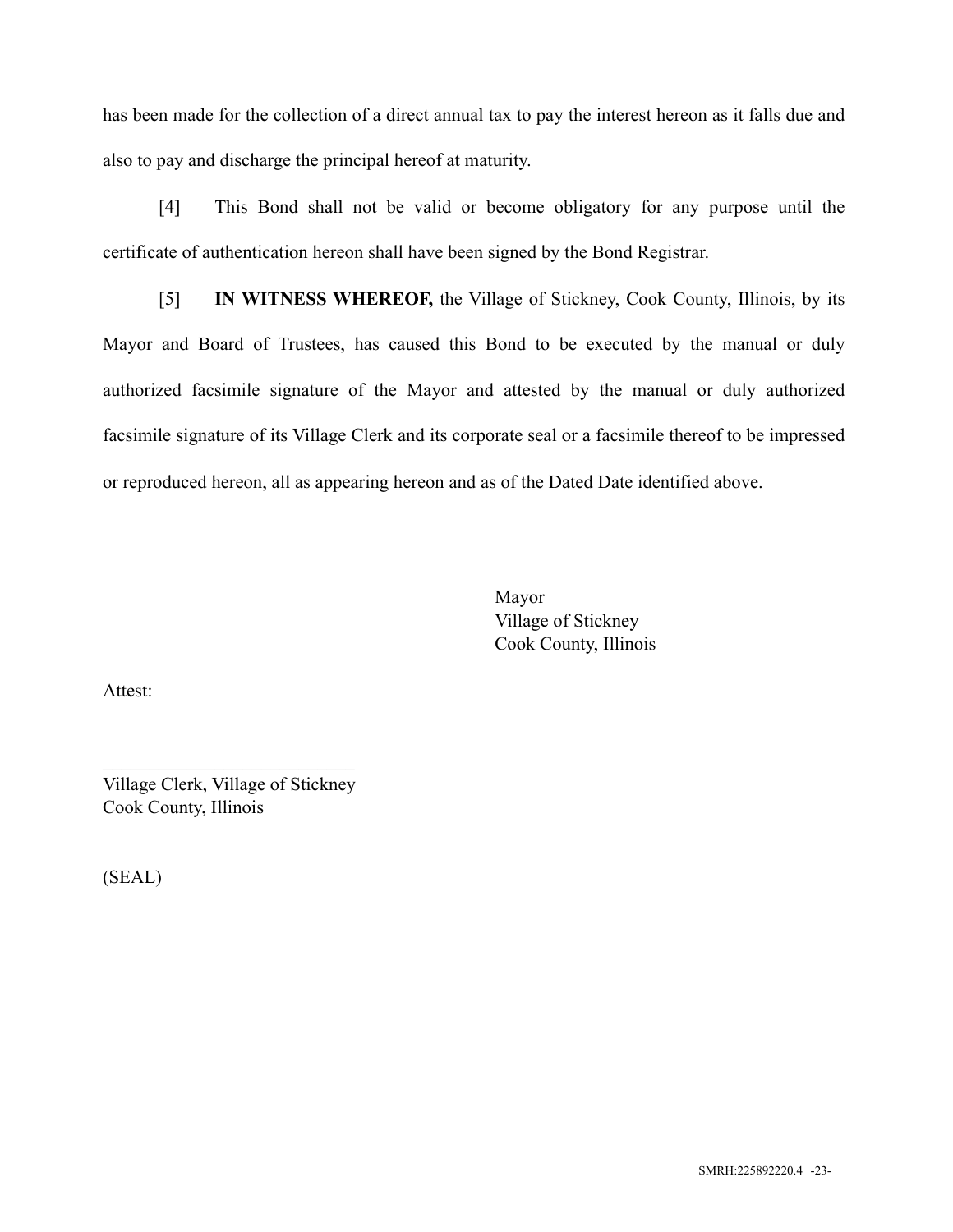Date of Authentication: 6.120

# **CERTIFICATION OF AUTHENTICATION**

Bond Registrar and Paying Agent:

This Bond is one of the Bonds described in the within-mentioned Ordinance and is one of the General Obligation Refunding Bonds, Series 2018, having a Dated Date of \_\_\_\_\_\_\_\_\_\_, 20\_, of the Village of Stickney, Cook County, Illinois.

# **AMALGAMATED BANK OF CHICAGO**, as Bond Registrar

By: (Manual Signature) Authorized Officer

Bond Registrar and Paying Agent:

**Amalgamated Bank of Chicago, Chicago, Illinois**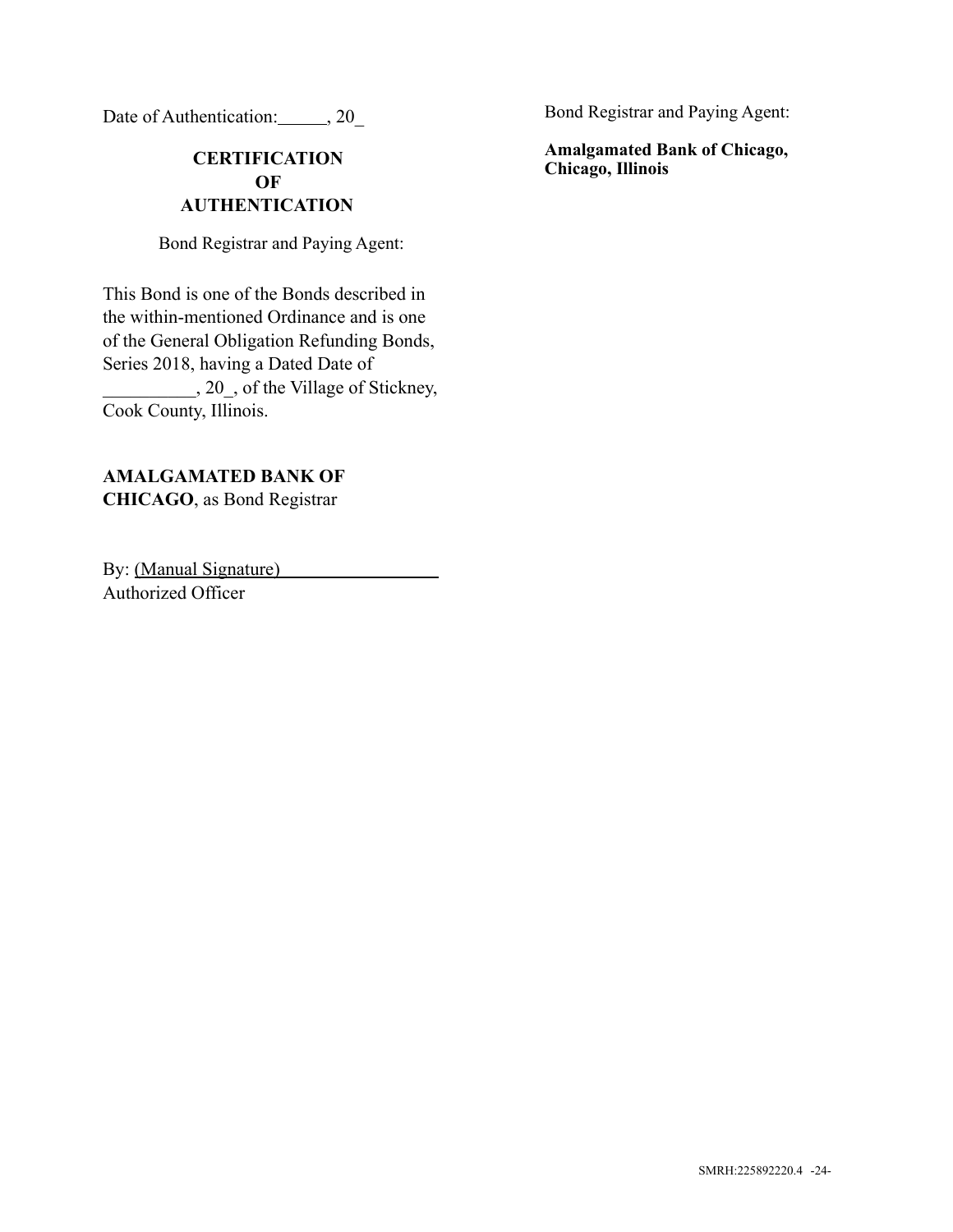[Form of Bond -Reverse Side]

### **VILLAGE OF STICKNEY**

#### **COOK COUNTY, ILLINOIS**

#### **GENERAL OBLIGATION REFUNDING**

#### **BOND SERIES 2018**

[6] This bond and the bonds of the series of which it forms a part **("Bond"** and **"Bonds"** respectively) are of an authorized issue of \_\_\_\_\_\_\_\_\_\_\_\_\_\_\_\_ Dollars (\$\_\_\_\_\_\_\_\_\_\_) of like Dated Date and tenor [except as to maturity, rate of interest and right of redemption]. The Bonds are issued under authority of the provisions of the Village's home rule powers, for the purpose of paying the costs of refunding certain currently outstanding general obligation bonds of the Village and the costs of issuance of the Bonds. The Bonds are issued pursuant to a bond ordinance passed by the Mayor and Board of Trustees of the Village on November 7, 2018 and a Bond Order executed in accordance therewith (collectively, the **"Bond Ordinance"**), to which reference is hereby expressly made for further definitions and terms and to all the provisions of which the holder by the acceptance of this Bond assents.

[7] The Bonds are issued in fully registered form in the denominations of \$5,000 or any integral multiple thereof. This Bond may be exchanged for a like aggregate principal amount of Bonds of other authorized denominations upon presentation and surrender for cancellation hereof at the designated corporate trust office of the Bond Registrar in the City of Chicago, Illinois, but only in the manner, subject to the limitations and upon payment of the charges provided in the Bond Ordinance.

[8] [Applicable provisions relating to redemption.]

[9] This Bond may be transferred only on the register maintained by the Bond Registrar but only in the manner, subject to the limitations and upon payment of the charges provided in the SMRH:225892220.4 -25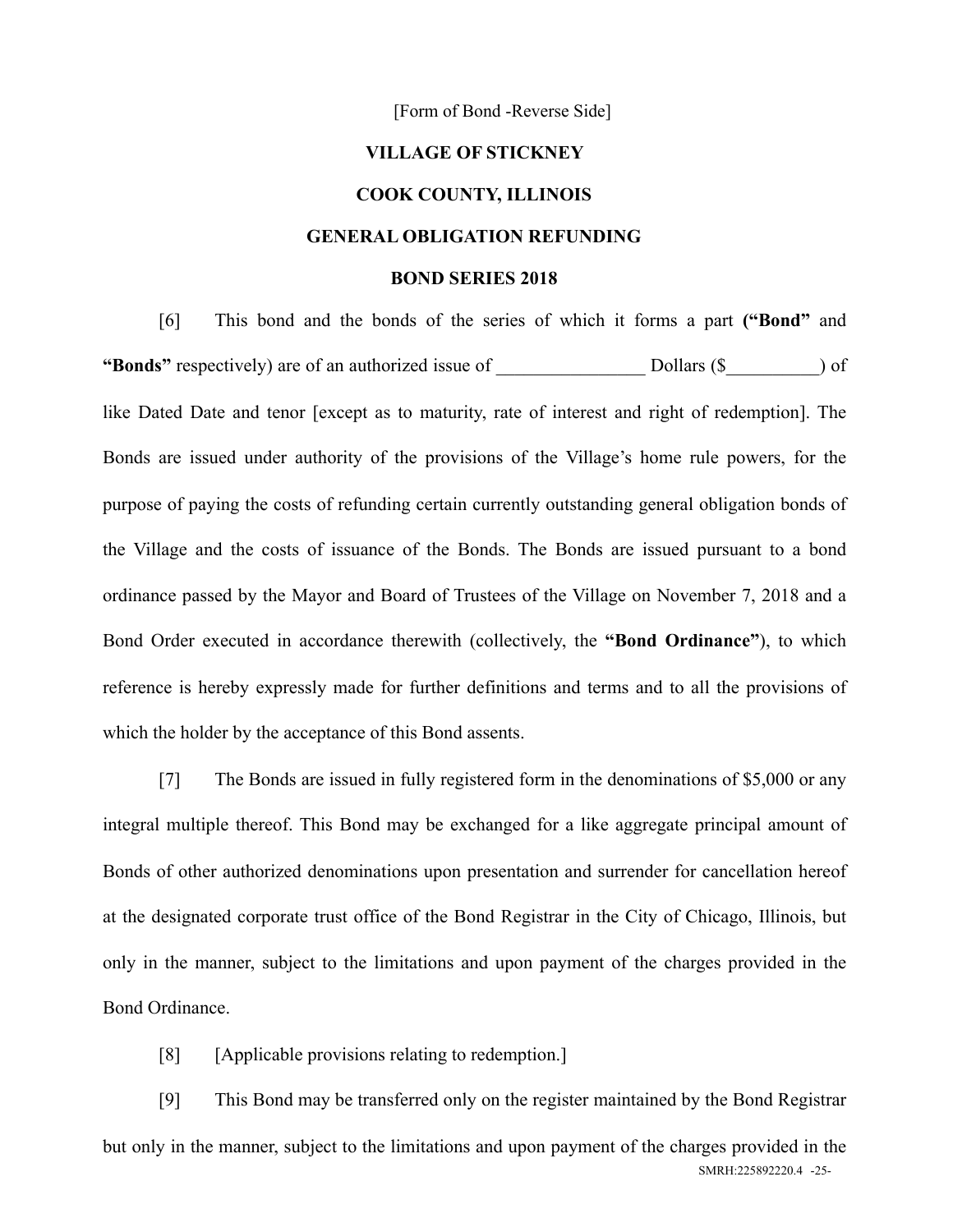Bond Ordinance and upon surrender for transfer to the Bond Registrar at its designated corporate trust office in Chicago, Illinois, duly endorsed for transfer or accompanied by an assignment duly executed by the Registered Owner or the Registered Owner's attorney duly authorized in writing. Upon such transfer the Bond Registrar will authenticate a new Bond or Bonds in an equal total principal amount and registered in the name of the transferee.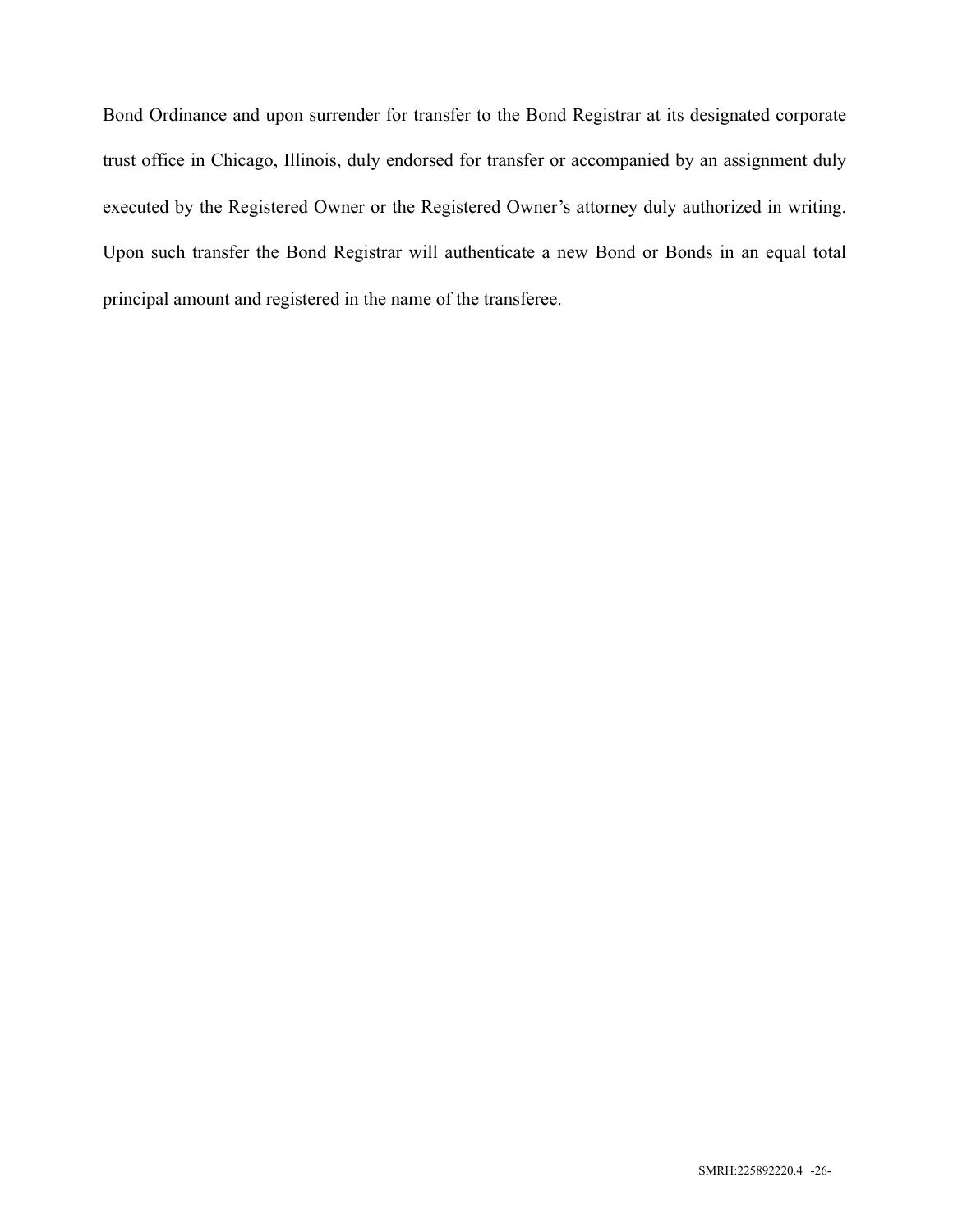# **ASSIGNMENT**

 $\mathcal{L}_\mathcal{L} = \{ \mathcal{L}_\mathcal{L} = \{ \mathcal{L}_\mathcal{L} = \{ \mathcal{L}_\mathcal{L} = \{ \mathcal{L}_\mathcal{L} = \{ \mathcal{L}_\mathcal{L} = \{ \mathcal{L}_\mathcal{L} = \{ \mathcal{L}_\mathcal{L} = \{ \mathcal{L}_\mathcal{L} = \{ \mathcal{L}_\mathcal{L} = \{ \mathcal{L}_\mathcal{L} = \{ \mathcal{L}_\mathcal{L} = \{ \mathcal{L}_\mathcal{L} = \{ \mathcal{L}_\mathcal{L} = \{ \mathcal{L}_\mathcal{$ 

FOR VALUE RECEIVED, the undersigned sells, assigns and transfers unto

 $\mathcal{L}_\text{max}$  and the contract of the contract of the contract of the contract of the contract of the contract of

 $\mathcal{L}_\text{max}$ 

(Name and Address of Assignee)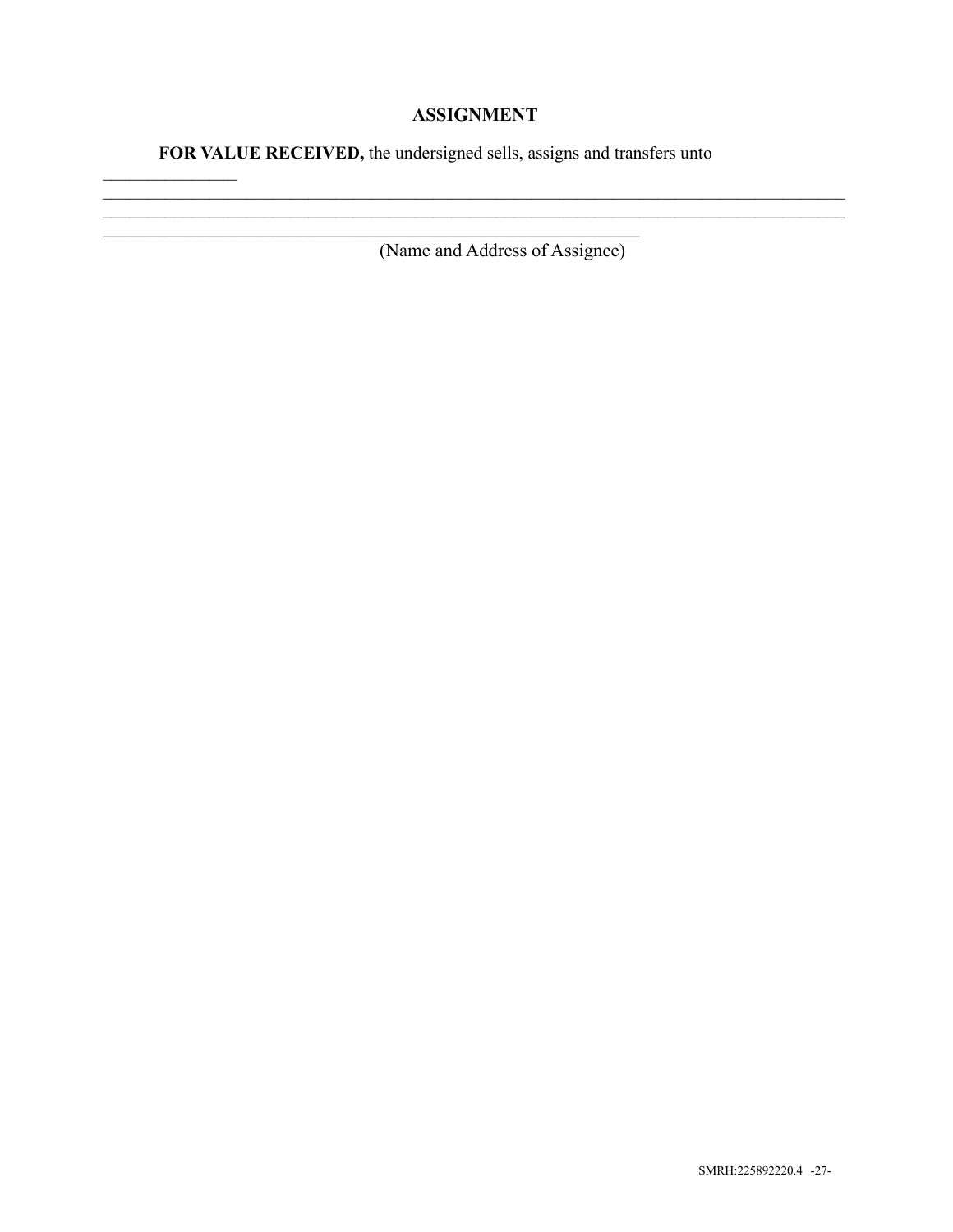the within Bond and does hereby irrevocably constitute an attorney to transfer the said Bond on the books kept for registration thereof with full power of substitution in the premises.

Dated:

**NOTICE:** The signature to this transfer and assignment must correspond with the name of the Registered Owner as it appears upon the face of the within Bond in every particular, without alteration or enlargement or any change whatever.

\* \* \*

### **Section 9. Sale of Bonds.**

The Bonds hereby authorized shall be sold and executed as in this Bond Ordinance provided as soon after the passage hereof as may be, and the proceeds from such sale, to the extent not directly applied by the Underwriter to pay for the Bond Insurer's Policy, if any, and other issuance costs, at the time the Bonds are issued, shall thereupon be deposited with the Village Treasurer, and be by the Village Treasurer delivered to or at the direction of the Underwriter in accordance with the terms and provisions of the Bond Order, upon receipt of the purchase price therefor, the same being the purchase price set forth in the Bond Order (plus accrued interest, if any, to date of delivery) with a credit to the Underwriter for issuance costs directly paid by the Underwriter, if any, which payment is hereby authorized. The Underwriter may receive a credit against the purchase price for the Bonds for issuance costs directly paid by the Underwriter, which payment is hereby authorized.

Subject to the limitations contained in this Ordinance, authority is delegated to the Designated Officials to designate in the Bond Order which maturities, if any, of the Village's Prior Bonds are not to be refunded and/or refunded in advance of maturity because refunding such bonds of such maturity or maturities will provide a more economical and efficient program for the retirement of debt or such refunding will provide debt structuring advantages to the Village in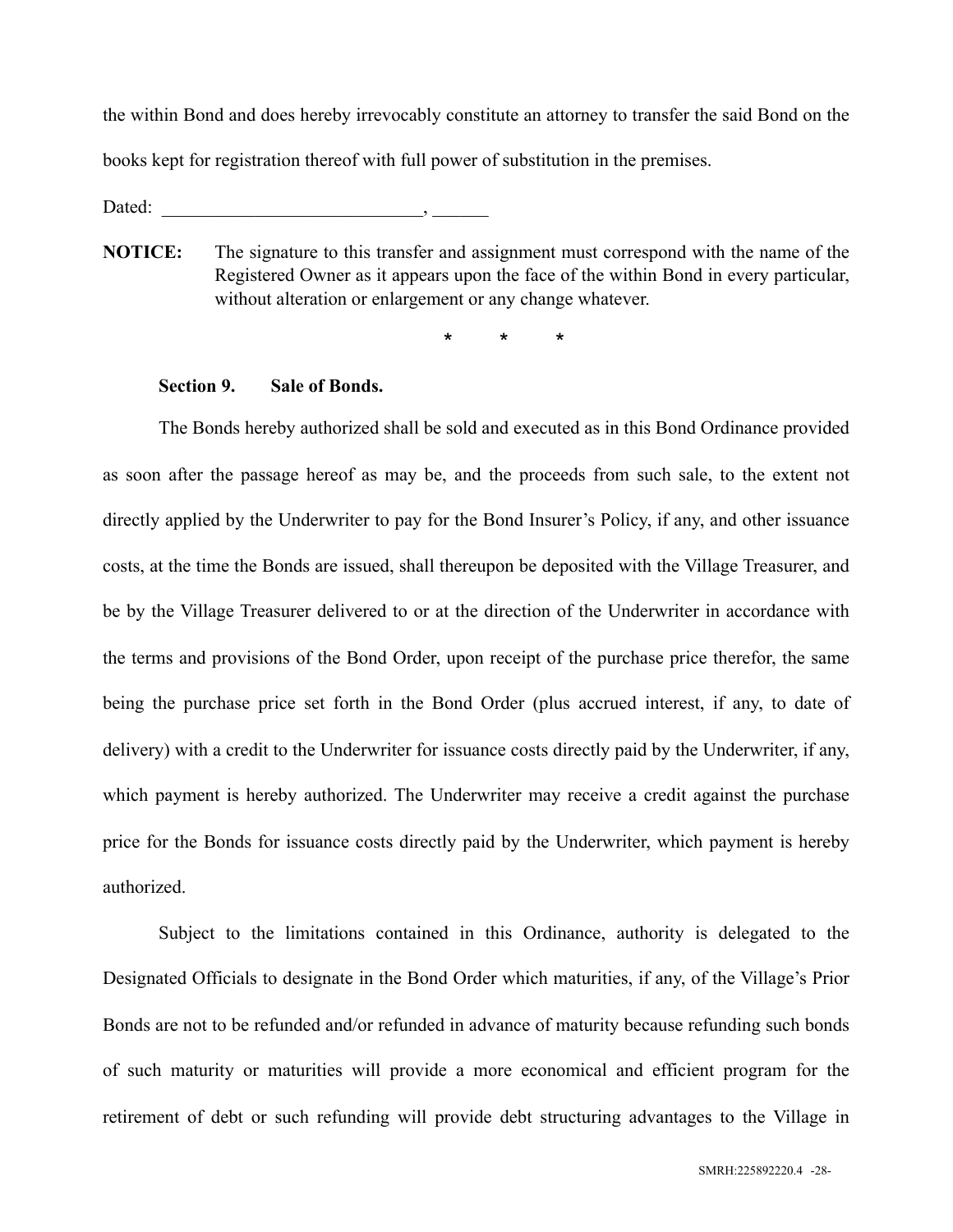respect of such bonds and the outstanding debt of the Village; provided, however, that if any bonds of a particular maturity are not designated to be refunded by the Designated Officials in the Bond Order, no bonds of that maturity shall be refunded.

The form of Purchase Contract between the Village and the Underwriter presented to this meeting is approved. In connection with the sale of the Bonds, the Designated Officials are authorized and directed to execute and deliver a Purchase Contract in substantially the form before this meeting, together with such changes as may be approved by the Designated Officials, subject to the limitations of this Ordinance. The execution of the Purchase Contract by the Designated Officials shall constitute conclusive evidence of the approval of any changes from the Purchase Contract before this meeting.

The form of Continuing Disclosure Undertaking of the Village presented to this meeting is approved. In connection with the sale of the Bonds, the Designated Officials are authorized and directed to execute and deliver a Continuing Disclosure Undertaking in substantially the form before this meeting, together with such changes as may be approved by the Designated Officials, subject to the limitations of this Ordinance. The execution of the Continuing Disclosure Undertaking by the Designated Officials shall constitute conclusive evidence of the approval of any changes from the Continuing Disclosure Undertaking before this meeting.

The form of Preliminary Official Statement presented to this meeting is approved and is hereby deemed final for the purposes of Rule 15c2-12 promulgated under the Securities Exchange Act of 1934. The Designated Officials are hereby authorized and directed to prepare and distribute the Preliminary Official Statement and a final Official Statement, both in substantially the form of the Preliminary Official Statement before this meeting. The Designated Officials are authorized to approve any changes to the Preliminary Official Statement after this meeting and the execution of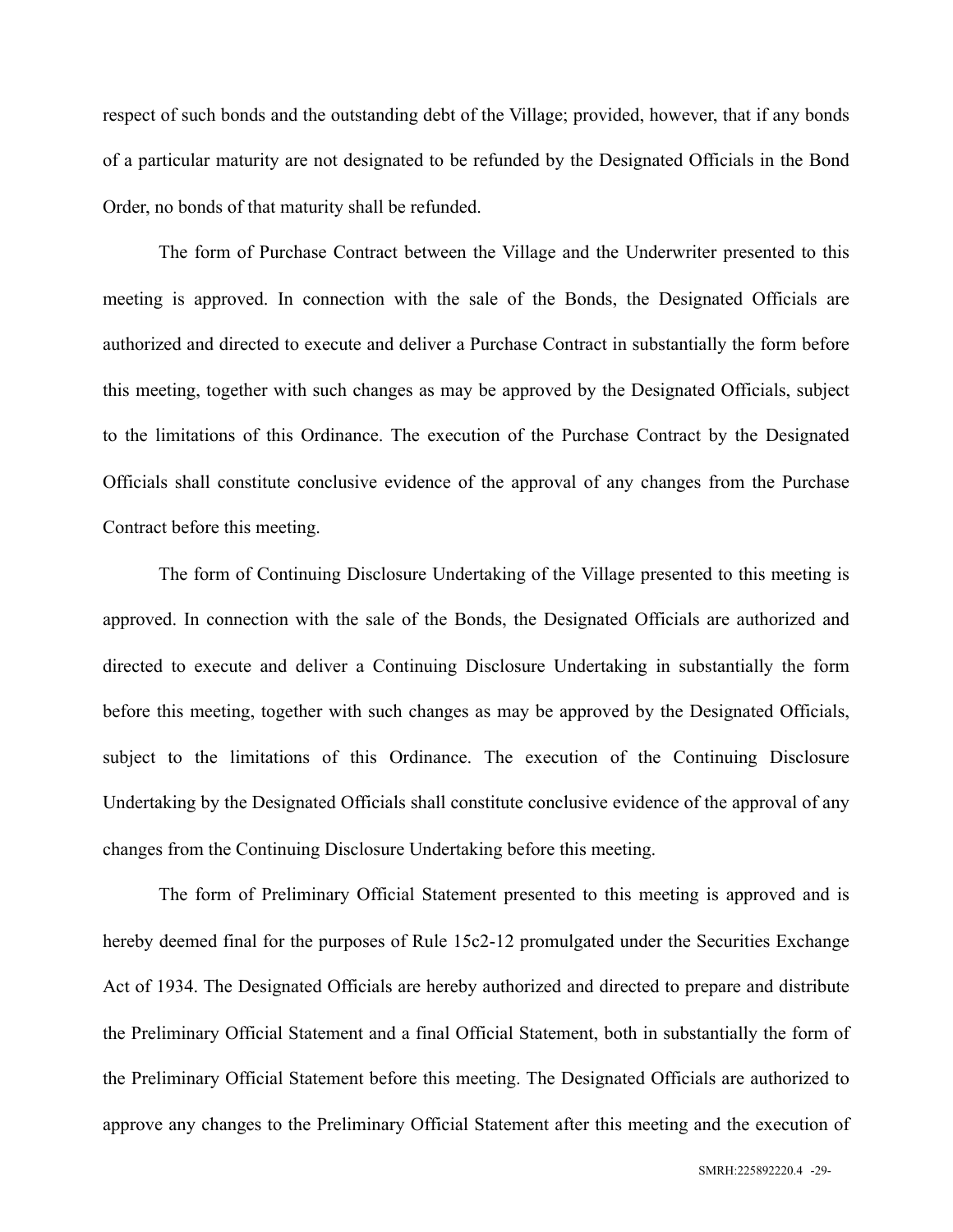the final Official Statement shall constitute conclusive evidence of the approval of such changes to the Preliminary Official Statement after this meeting.

The officers, agents and employees of the Village, including, without limitation, the Designated Officials, are hereby authorized, empowered and directed to do all such acts and things and to execute and deliver all such documents and certificates as may be necessary to carry out and comply with the provisions of this Ordinance. All acts and undertakings of the officers of the Village which are in conformity with the purposes and intent of this Ordinance and in furtherance of the issuance and sale of the Bonds shall be, and the same hereby are, in all respects, ratified, approved and confirmed.

The appointment of Sheppard, Mullin, Richter & Hampton LLP, Chicago, Illinois, as Bond Counsel for the Bonds is hereby approved (including other nationally recognized bond counsel, "**Bond Counsel**").

The issuance, sale and delivery of the Bonds shall be accompanied by the supporting documentation, including as follows: (1) certified copy of this Ordinance and a Bond Order; (2) a written direction from the Mayor or other Designated Officials to the Bond Registrar to authenticate and deliver Bonds; (3) with respect to the initial issuance, sale and delivery of any Bonds the approving opinion of Bond Counsel, that such Bonds have been validly issued and constitute general obligations of and binding against the Village according to their terms and as to the taxable or tax-exempt status thereof of the Bonds; the purchase price for the Bonds; (5) an executed counterpart of the Purchase Contract and of the Official Statement, and (6) such other and further showings and instruments as the Village, Bond Counsel approving the Bonds or the Underwriter shall reasonably require.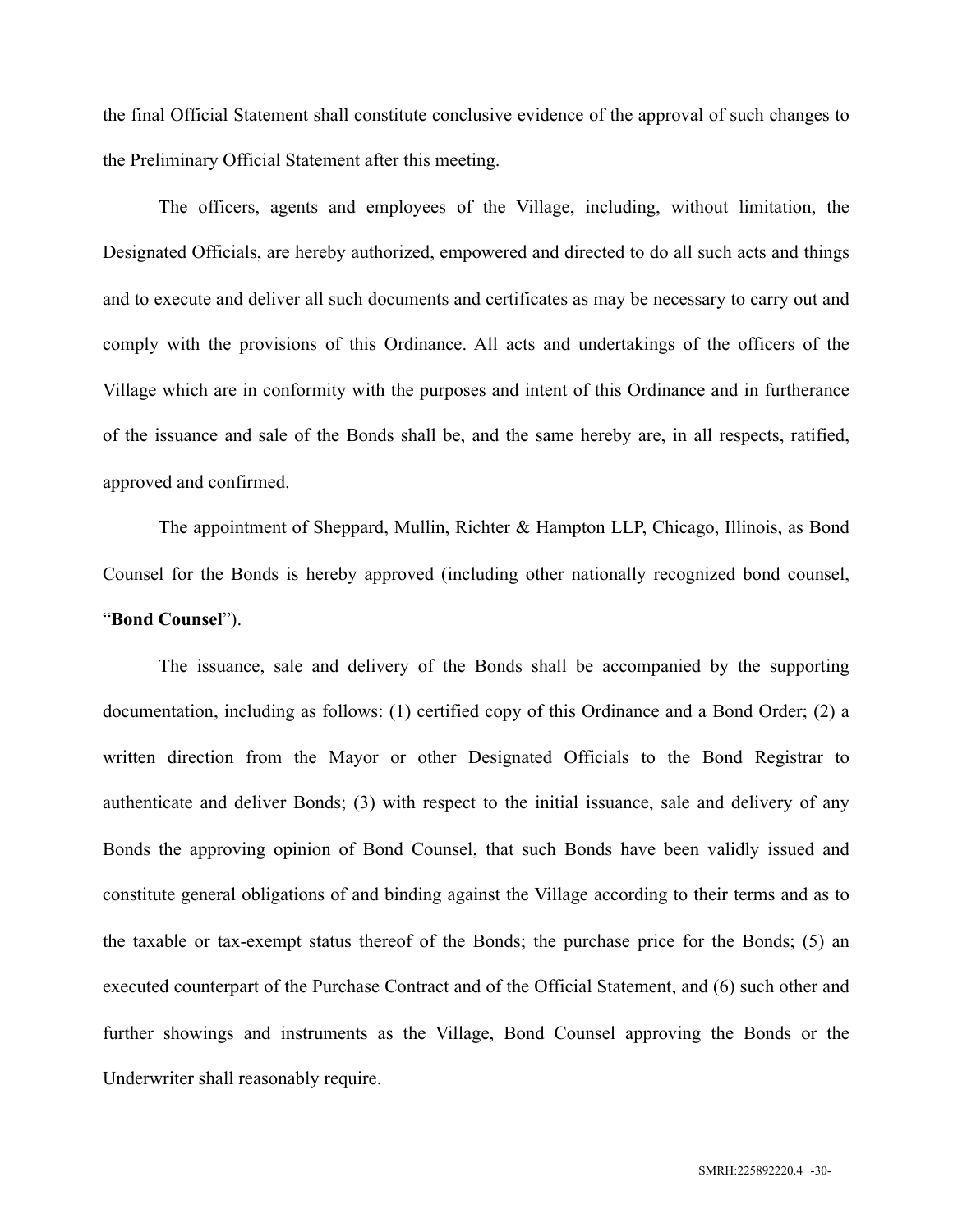The Village hereby authorizes the Designated Officials to prepare the form of the official statement to be used in the offering and sale of the Bonds. The Village, pursuant to the Bond Order, shall deem the Official Statement to be final as of the date of this ordinance, as provided in and subject to appropriate supplements under Rule 15c2-12 of the Securities and Exchange Commission. The Village will cooperate with the Underwriter in connection with the compliance by the Underwriter with requirements of such Rule 15c2-l2 and applicable rules of the Municipal Securities Rulemaking Board, including that the Continuing Disclosure Undertaking is authorized to be executed, delivered and performed by the Village.

## **Section 10. Tax Levy.**

In order to provide for the collection of a direct annual tax sufficient to pay the interest on the Bonds as it falls due, and also sufficient to pay and discharge the principal thereof at maturity or upon mandatory redemption, there be and there is hereby levied upon all the taxable property within the Village a direct annual tax for each of the years while the Bonds or any of them are outstanding in amounts sufficient for that purpose; and there be and there is hereby levied upon all of the taxable property in the Village, the following direct annual taxes, to-wit:

| For the Year | <b>A Tax Sufficient to</b><br>produce the Sum of: |                                                                    |
|--------------|---------------------------------------------------|--------------------------------------------------------------------|
| 2018         | \$1,080,000                                       | For interest and principal up to and<br>including December 1, 2019 |
| 2019         | \$925,000                                         | for principal and interest                                         |
| 2020         | \$925,000                                         | for principal and interest                                         |
| 2021         | \$925,000                                         | for principal and interest                                         |
| 2022         | \$925,000                                         | for principal and interest                                         |
| 2023         | \$925,000                                         | for principal and interest                                         |
| 2024         | \$925,000                                         | for principal and interest                                         |
| 2025         | \$925,000                                         | for principal and interest                                         |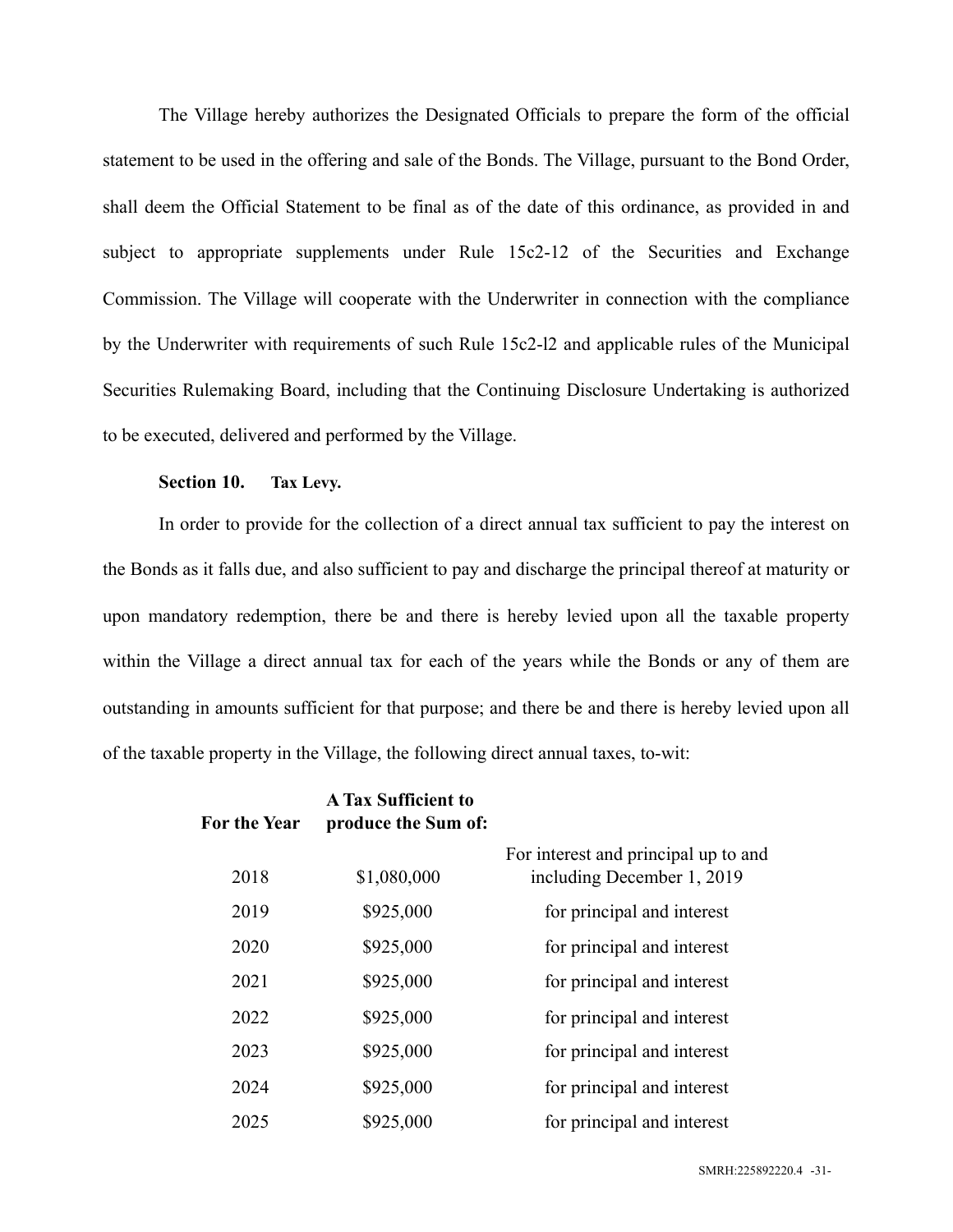| 2026 | \$925,000 | for principal and interest |
|------|-----------|----------------------------|
| 2027 | \$925,000 | for principal and interest |
| 2028 | \$925,000 | for principal and interest |
| 2029 | \$925,000 | for principal and interest |

Any principal or interest maturing at any time when there are not sufficient funds on hand from the foregoing tax levy to pay the same shall be paid from the general funds of the Village, and the fund from which such payment was made shall be reimbursed out of the taxes hereby levied when the same shall be collected.

The Village covenants and agrees with the purchasers and the holders of each series of the Bonds that so long as any of the Bonds of such series remain outstanding, the Village will take no action or fail to take any action which in any way would adversely affect the ability of the Village to levy and collect the foregoing tax levies for such series of Bonds and the Village and its officers will comply with all present and future applicable laws in order to assure that the foregoing taxes will be levied, extended and collected for such series of Bonds as provided herein and deposited in the fund established to pay the principal of and interest on the Bonds of such series. The Village shall not abate such taxes for a series of Bonds unless sufficient funds have been irrevocably pledged for the payment of annual debt service for such series of Bonds.

Notwithstanding the foregoing, if the Bonds are issued in an amount less than \$6,500,000 or if the Bonds bear interest at a rate less than five percent (5.0%), as provided in the Bond Order, then the Bond Order shall include a provision abating the taxes herein levied by an amount that represents the savings in principal and interest costs to the Village resulting from the sale of the Bonds at a lower rate of interest or lower principal amount than that authorized pursuant to this Ordinance.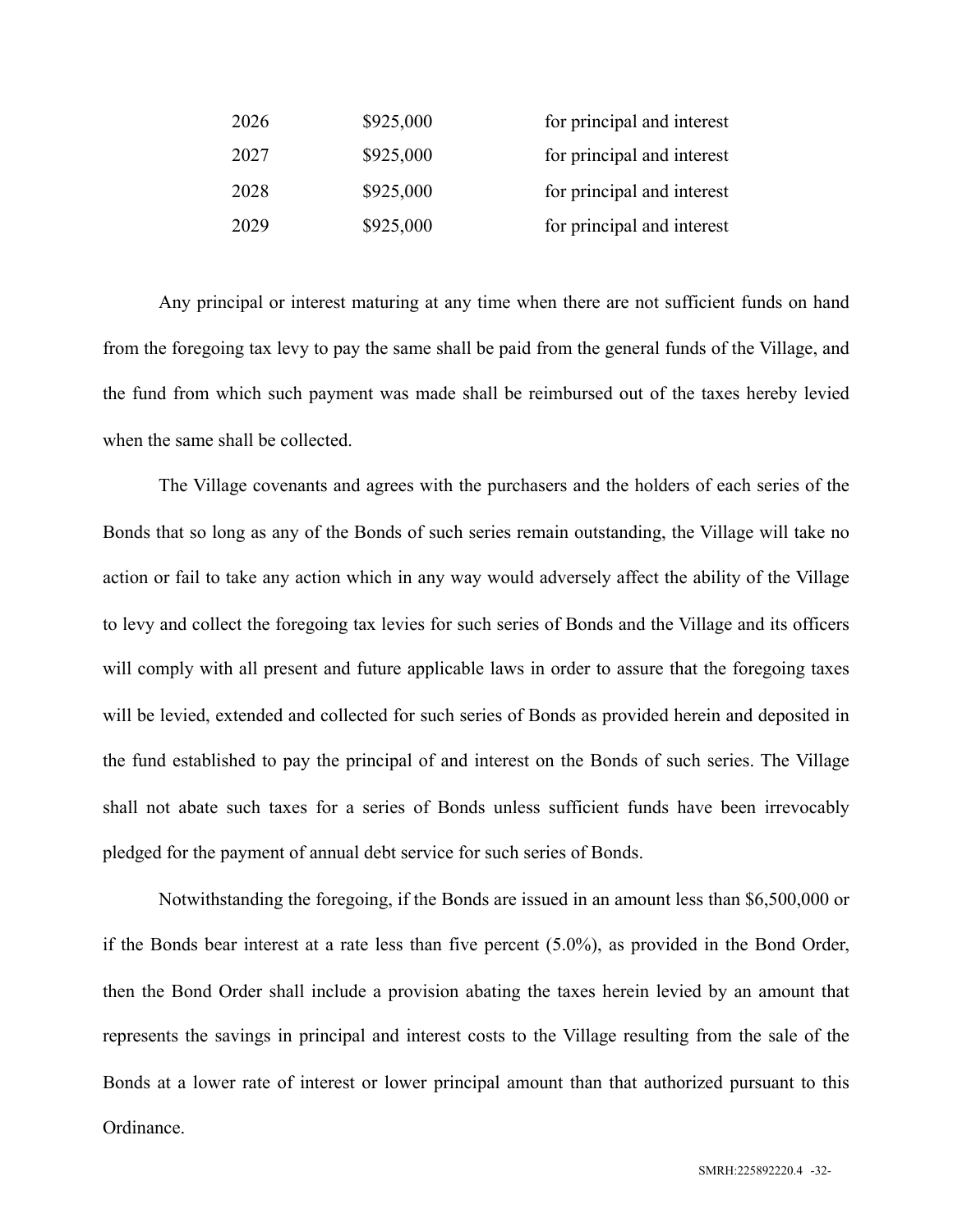#### **Section 11. Filing of Ordinance and Bond Order**

Forthwith upon the passage of this Ordinance, the Village Clerk is hereby directed to file a certified copy of this Ordinance and the Bond Order with the County Clerk of The County of Cook, Illinois, and it shall be the duty of said County Clerk for the years 2018 to 2029, inclusive, to ascertain the rate necessary to produce the taxes herein levied, and extend the same for collection on the tax books against all of the taxable property within the Village in connection with other taxes levied in said year for general corporate purposes in order to raise the respective amount aforesaid; and in said year, such annual tax shall be computed, extended, and collected in the same manner as now or hereafter provided by law for the computation, extension, and collection of taxes for general corporate purposes of the Village.

The Mayor, Village Clerk and Village Treasurer of the Village be and same are hereby directed to prepare and file with the County Clerk one or more Certificates of Reduction of Taxes Heretofore Levied for the Payment of Bonds, showing the Prior Bonds and Refunded Bonds and directing the abatement of taxes heretofore levied for the years 2018 to 2027, inclusive, to pay the Refunded Bonds (or such other years as provided in the Bond Order).

A certified copy of this Ordinance shall also be filed with the Bond Registrar, Paying Agent and Escrow Agent.

# **Section 12. Use of Bond Proceeds and Funds in Connection With the Prior Bonds; Creation of Funds and Appropriations**

All moneys derived from the issuance of the Bonds hereby authorized shall be used only for the purpose and in the manner provided by the Constitution and this Ordinance. The principal proceeds of the sale of the Bonds shall be devoted to and used with due diligence for the purposes for which the Bonds are hereby authorized to be issued. The exact amounts of the proceeds of the Bonds deposited or used for the above-stated purposes, including the use or transfer of funds in the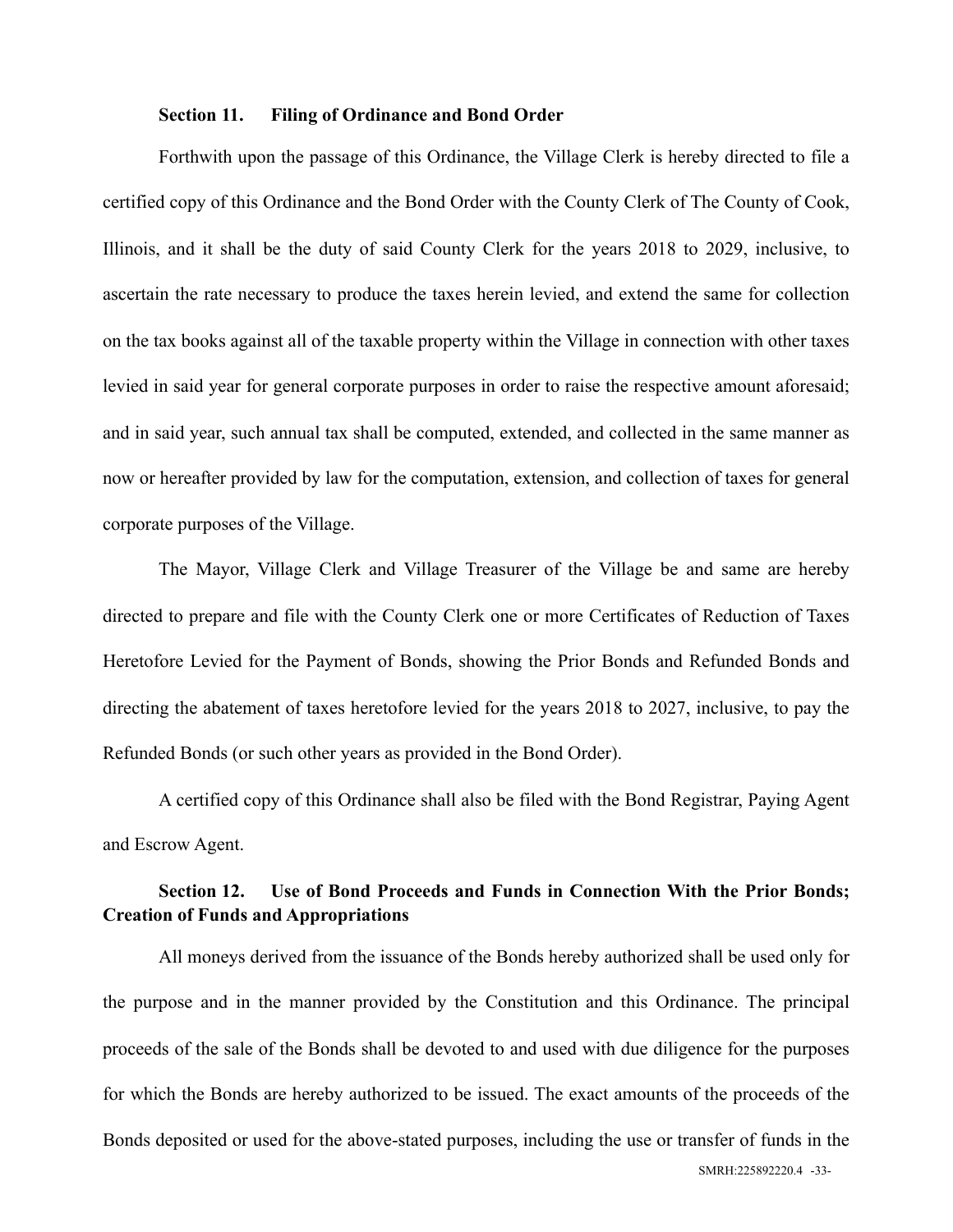existing debt service funds for the payment of the Prior Bonds, shall be approved by the Mayor, which approval shall be evidenced by the execution by the Mayor of the Bond Order.

Simultaneously with the issuance and delivery of the Bonds, a portion of the principal proceeds of the sale thereof, together with such additional amounts as may be necessary from the general funds of the Village as set forth in the Bond Order, shall be used either for payment of expenses of issuing the Bonds or be deposited with the paying agent or registrar for the Refunded Bonds for the purpose of paying principal of and interest on the Refunded Bonds as such become due or are redeemed. The Designated Officials are hereby authorized and directed to identify in the Bond Order the Prior Bonds to be refunded and the dates and prices for such refunding. The Village does hereby call for redemption of the Refunded Bonds for payment on the dates and at the prices to be set forth in the Bond Order.

The proceeds received or to be received by the Village from funds on deposit to pay or secure the Refunded Bonds shall as set forth in the Bond Order be used for the purpose of paying the principal of or interest on the Prior Bonds and to the extent that such proceeds are not needed for such purpose because of the payment of the Refunded Bonds, the same shall be deposited into the Series 2018 Bond Fund (as defined below) as directed by Bond Counsel and used to pay principal and interest on the Bonds in accordance with all of the provisions of this Bond Ordinance.

Accrued interest payable on the Bonds shall be and is hereby appropriated for the purpose of paying first interest due on the Bonds and, to that end, is hereby ordered deposited into the "General Obligation Refunding Bonds, Series 2018 Bond Fund," (the **"Series 2018 Bond Fund"**) hereby created, which fund shall be the fund for the payment of principal of and interest on the Series 2018 Bonds. Loans from the General Fund to the Bond Fund to pay debt service on the Bonds of a series may be made upon direction by the Corporate Authorities so long as provision is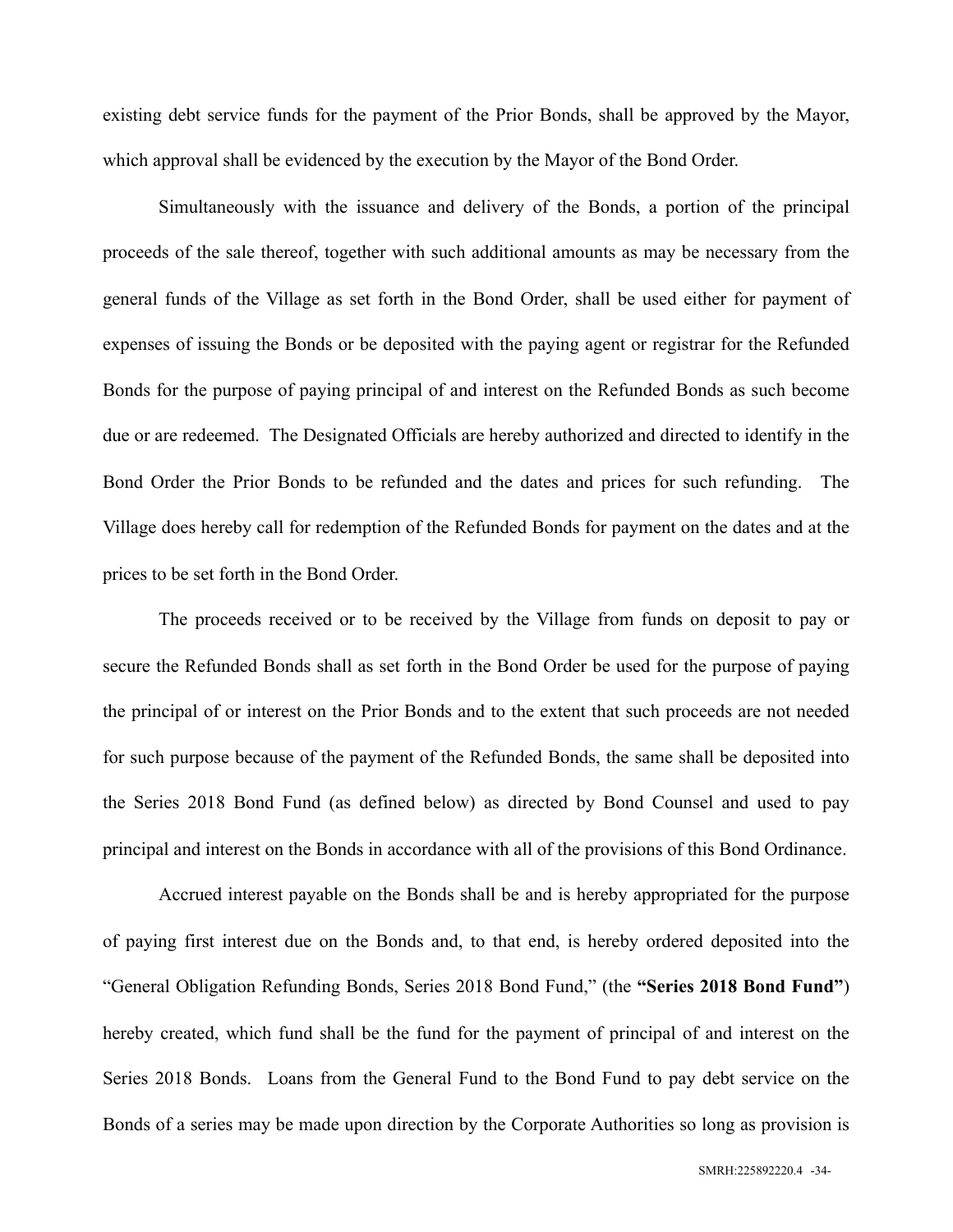made to reimburse the General Fund from the Bond Fund upon the deposit of taxes levied for the payment of the applicable series of Bonds in the Bond Fund. Taxes received for the payment of the Bonds shall be deposited into the Series 2018 Bond Fund and used solely and only for paying the Series 2018 Bonds. Interest received from deposits in the Series 2018 Bond Fund shall be retained in the Series 2018 Bond Fund for payment of the Series 2018 Bonds on the interest payment date next after such interest is received or, to the extent permitted by law, transferred by the Corporate Authorities to such other fund of the Village as the Corporate Authorities may designate.

### **Section 13. Non-Arbitrage and Tax-Exemption**

The Village may elect to issue a portion of the Bonds or any series of Bonds as Tax-exempt obligations. If such an election is made, the Mayor or Village Treasurer of the Village shall execute a certificate which shall set forth various facts regarding the Bonds and to establish the expectations of the Mayor and Board of Trustees and the Village as to future events regarding the Bonds and the use of Bond proceeds. The certifications, covenants and representations contained in any certificate related to tax exemption at the time of the Closing shall be made on behalf of the Village for the benefit of the owners from time to time of the Tax-exempt Bonds. In addition to providing the certifications, covenants and representations contained in such tax exemption certificate the Village covenants not to take any action that would cause interest on such Tax-exempt Bonds to become includable in the gross income of the holders thereof for federal income tax purposes.

#### **Section 14. Registered Form**

The Village recognizes that Section 149 of the Code requires the Tax-exempt Bonds to be issued and to remain in fully registered form in order for the interest thereon to be and remain Tax Exempt. In this connection, the Village agrees that it will not take any action to permit the Taxexempt Bonds to be issued in, or converted into, bearer or coupon form.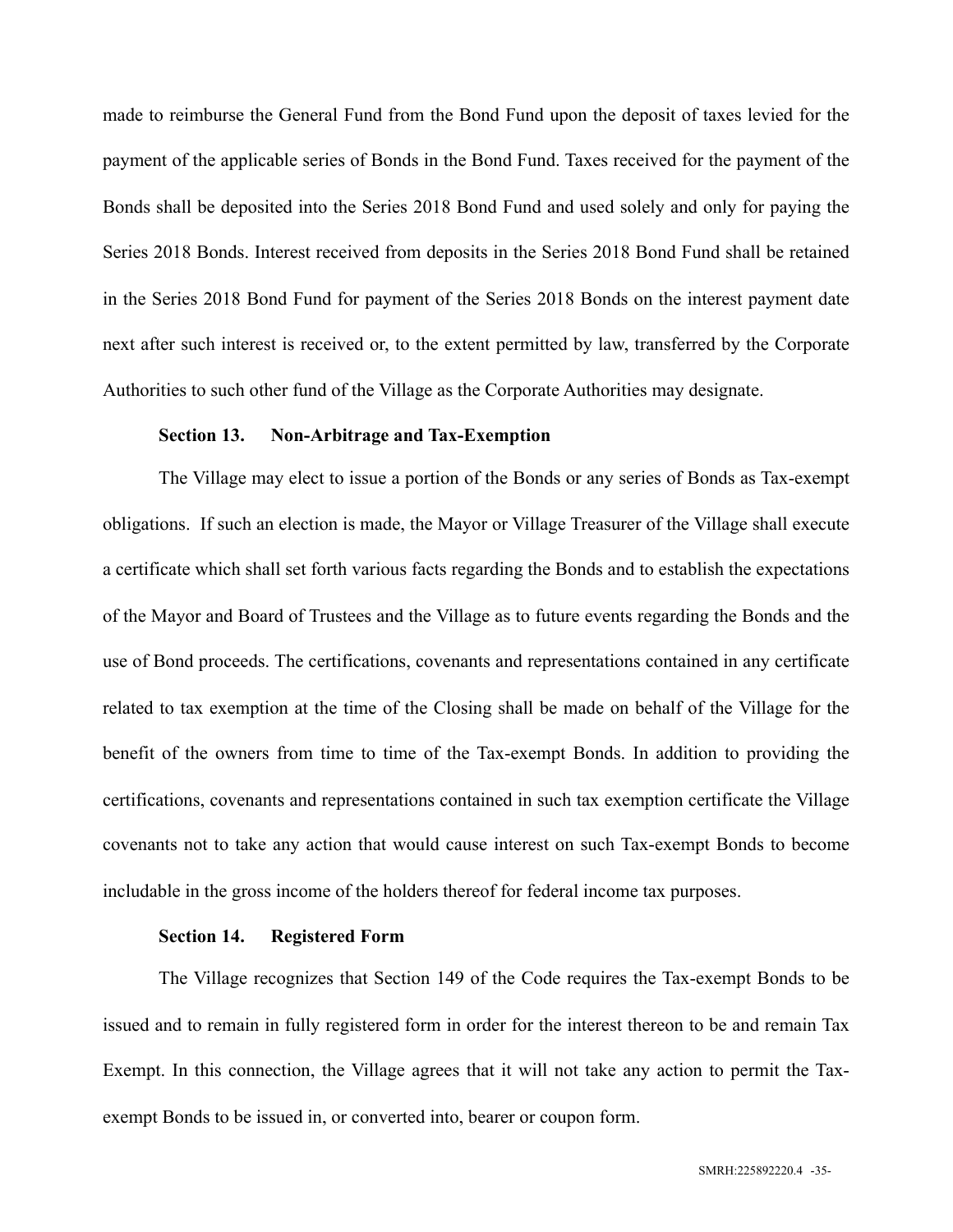### **Section 15. Further Tax Covenants**

The Village agrees to comply with all provisions of the Code which, if not complied with by the Village, would cause the interest on the Tax-exempt Bonds designated as such not to be Tax Exempt. In furtherance of the foregoing provisions, but without limiting their generality, the Village agrees: (a) through its officers, to make such further specific covenants, representations as shall be truthful, and assurances as may be necessary or advisable; (b) to comply with all representations, covenants and assurances contained in certificates or agreements as may be prepared by counsel approving the Tax-exempt Bonds; (c) to consult with such counsel and to comply with such advice as may be given; (d) to file such forms, statements and supporting documents as may be required and in a timely manner; and (e) if deemed necessary or advisable by its officers, to employ and pay fiscal agents, financial advisors, attorneys and other persons to assist the Village in such compliance.

#### **Section 16. Continuing Disclosure**

The Village hereby covenants and agrees that it will comply with and carry out all of the provisions of the Continuing Disclosure Undertaking. Notwithstanding any other provision of this Ordinance, failure of the Village to comply with the Continuing Disclosure Undertaking shall not be considered an Event of Default; however, any Bondholder or Beneficial Owner may take such actions as may be necessary and appropriate, including seeking mandamus or specific performance by court order, to cause the Bonds to comply with its obligations under this Section. For purposes of this Section, "Beneficial Owner" means any person which (a) has the power, directly or indirectly, to vote or consent with respect to, or to dispose of ownership of, any Bonds (including persons holding Bonds through nominees, depositories or other intermediaries), or (b) is treated as the owner of any Bonds for federal income tax purposes.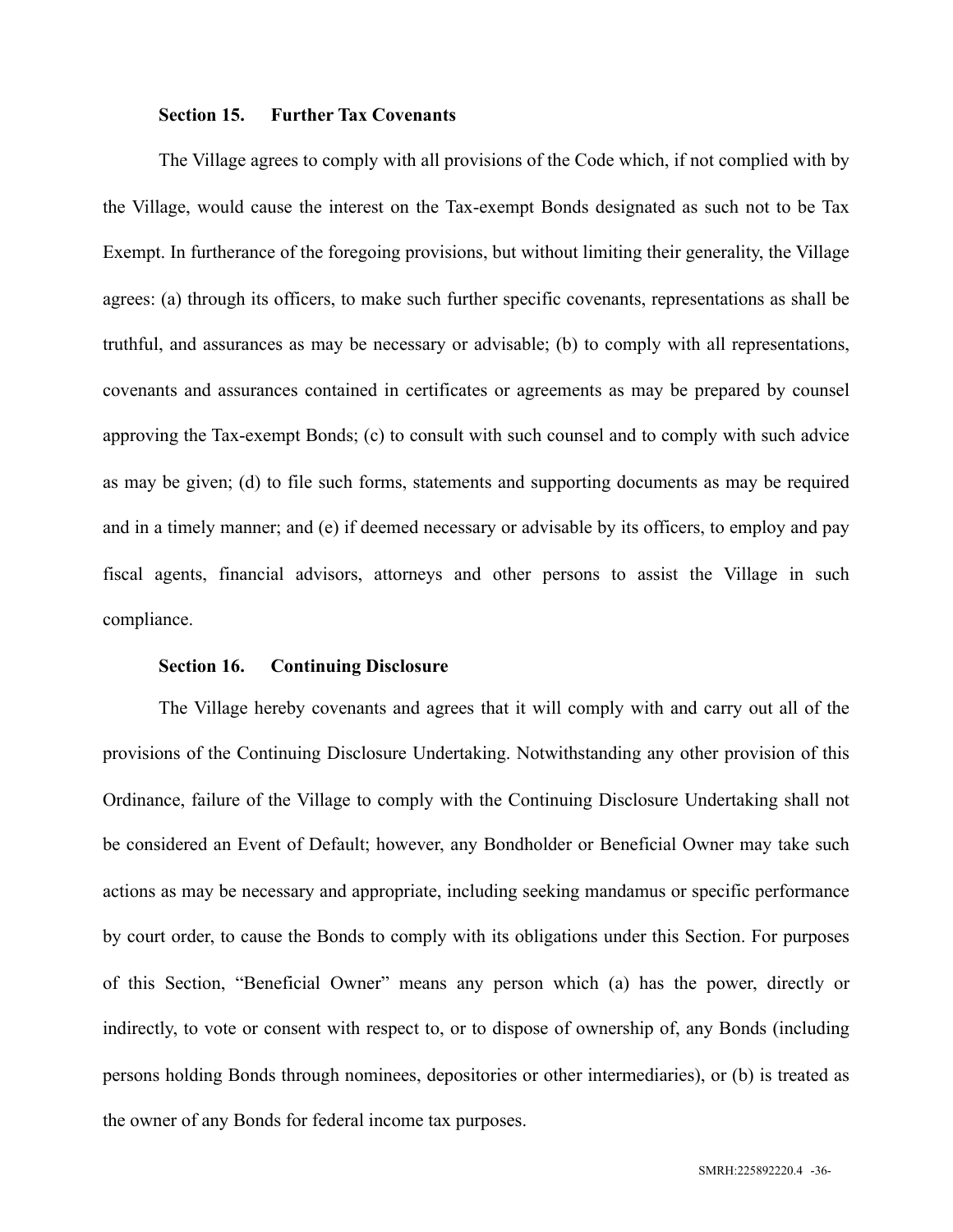### **Section 17. Insurance**

The Village may seek one or more commitments (the **"Commitment"**) with respect to a municipal bond insurance policy or policies from one or more qualified municipal bond insurers (the **"Bond Insurer"**) for the Bonds or any series of Bonds or for any maturity of a series. The Commitment shall be executed by the appropriate Designated Official, shall be attached to the Bond Order, and is hereby incorporated herein by reference as if set out in this section in full, and any Designated Official is hereby expressly authorized to take such actions as may be necessary to effectuate compliance with the terms and conditions of the Bond Insurer as set forth in the Commitment for all purposes under this Ordinance.

#### **Section 18. Defeasance and Payment of Bonds**

(A) If the Village shall pay or cause to be paid to the registered owners of a series of the Bonds, all principal and interest due or to become due thereon, at the times and in the manner stipulated therein and in this Bond Ordinance, then the pledge of taxes, securities and funds hereby pledged and the covenants, agreements and other obligations of the Village to the registered owners and the beneficial owners of such series of the Bonds shall be discharged and satisfied with respect to such series of Bonds.

(B) Any Bonds, whether at or prior to the maturity or the redemption date of such Bonds, shall be deemed to have been paid within the meaning of paragraph (A) of this Section (1) in case any such Bonds are to be redeemed prior to the maturity thereof, there shall have been taken all action necessary to call such Bonds for redemption and notice of such redemption shall have been duly given or provision shall have been made for the giving of such notice, and (2) there shall have been deposited in trust with a bank, trust company or national banking association acting as fiduciary for such purpose either (i) moneys in an amount which shall be sufficient, or (ii) "Federal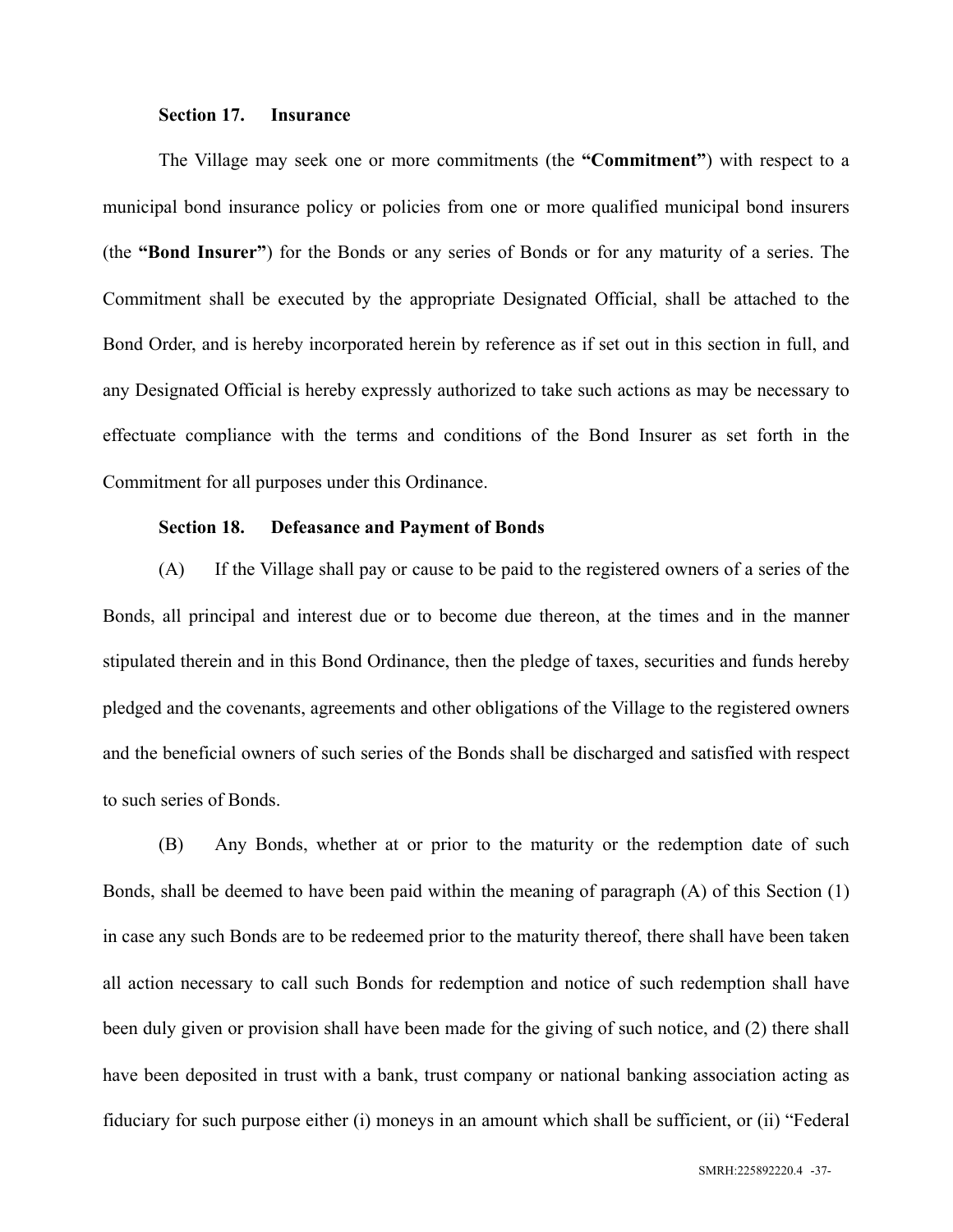Obligations" as defined in paragraph (C) of this Section, the principal of and the interest on which when due will provide moneys which, together with any moneys on deposit with such fiduciary at the same time for such purpose, shall be sufficient, to pay when due the principal and interest due on said Bonds on and prior to the applicable redemption date or maturity date hereof.

(C) As used in this Section, the term "Federal Obligations" means (i) non- callable, direct obligations of the United States of America, (ii) non-callable and non-prepayable, direct obligations of any agency of the United States of America, which are unconditionally guaranteed by the United States of America as to full and timely payment of principal and interest, (iii) noncallable, non-prepayable coupons or interest installments from the securities described in clause (i) or clause (ii) of this paragraph, which are stripped pursuant to programs of the Department of the Treasury of the United States of America, or (iv) coupons or interest installments stripped from bonds of the Resolution Funding Corporation.

#### **Section 19. Publication of Ordinance**

A full, true and complete copy of this Bond Ordinance shall be published within ten (10) days after passage in pamphlet form by authority of the Corporate Authorities.

### **Section 20. Severability**

If any section, paragraph, clause or provision of this Bond Ordinance shall be held to be invalid or unenforceable for any reason, the invalidity or unenforceability of such section, paragraph, clause or provision shall not affect any of the remaining provisions of this Bond Ordinance.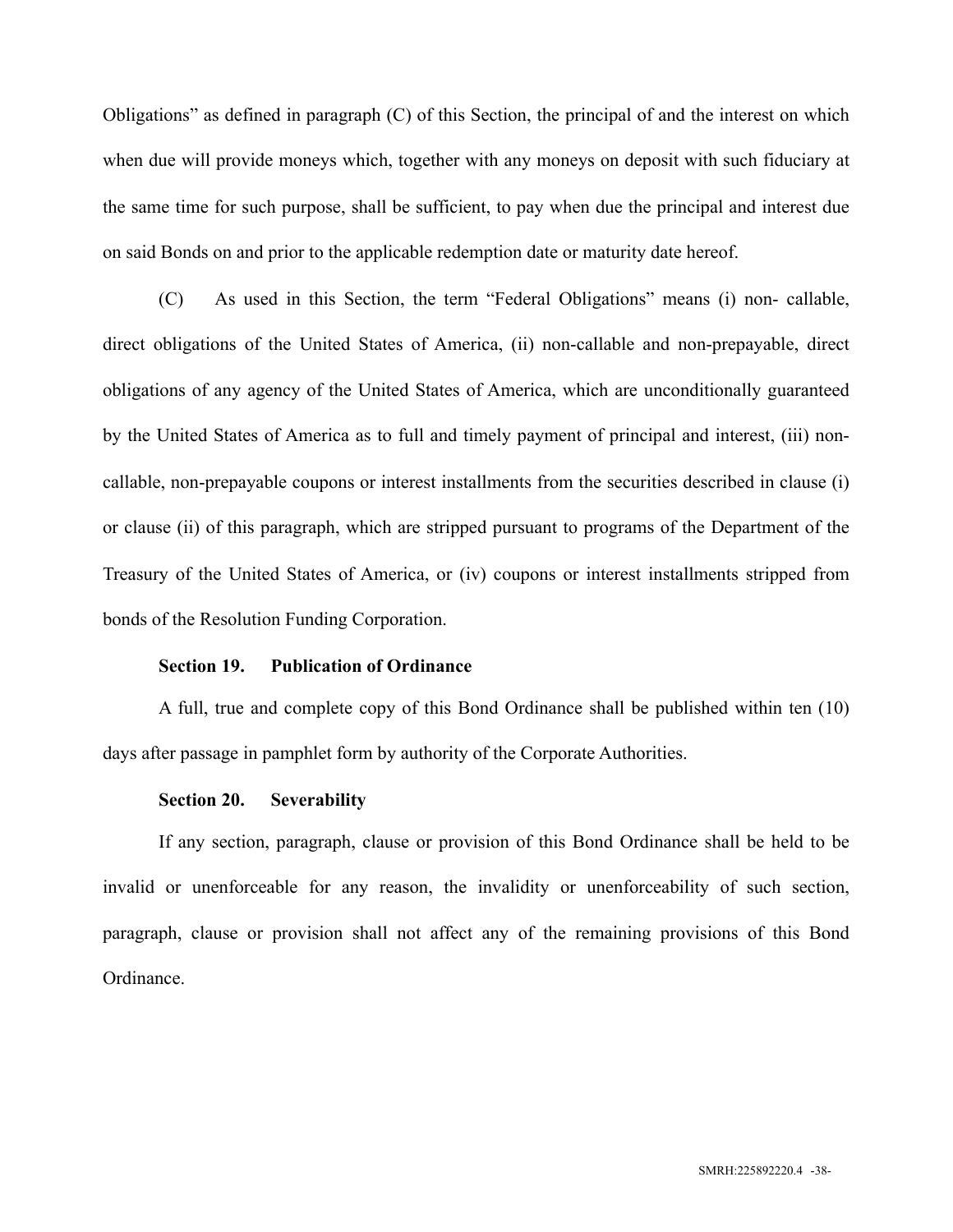# **Section 21. Amendment; Repealer and Effective Date**

All ordinances, resolutions and orders, or parts thereof, in conflict herewith, are, to the extent of such conflict, hereby repealed; and this Bond Ordinance shall be in full force and effect upon its passage, approval and publication as provided by law.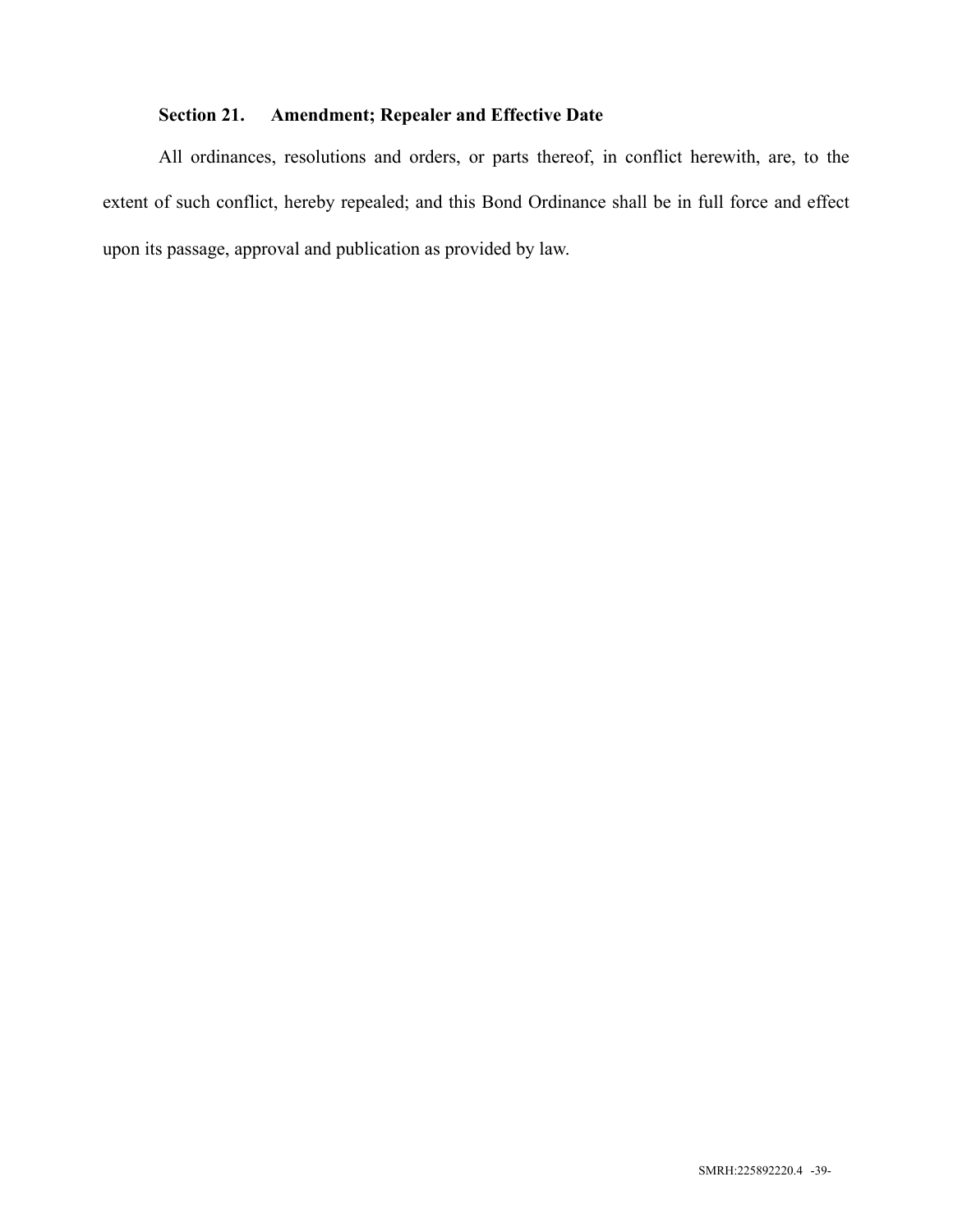Adopted the 7th day of November, 2018 by roll call vote as follows:

| AYE:    |  |  |
|---------|--|--|
| NAY:    |  |  |
| ABSENT: |  |  |

## **APPROVED:** November 7, 2018

Mayor

 $\overline{a}$ 

Recorded in Village Records: \_\_\_\_\_\_\_\_\_\_\_, 2018

Published in pamphlet form by authority of the Mayor and Mayor and Board of Trustees at 9:00 a.m. on November \_\_\_\_\_\_\_\_, 2018.

Attest:

 $\overline{a}$ 

Village Clerk, Village of Stickney Cook County, Illinois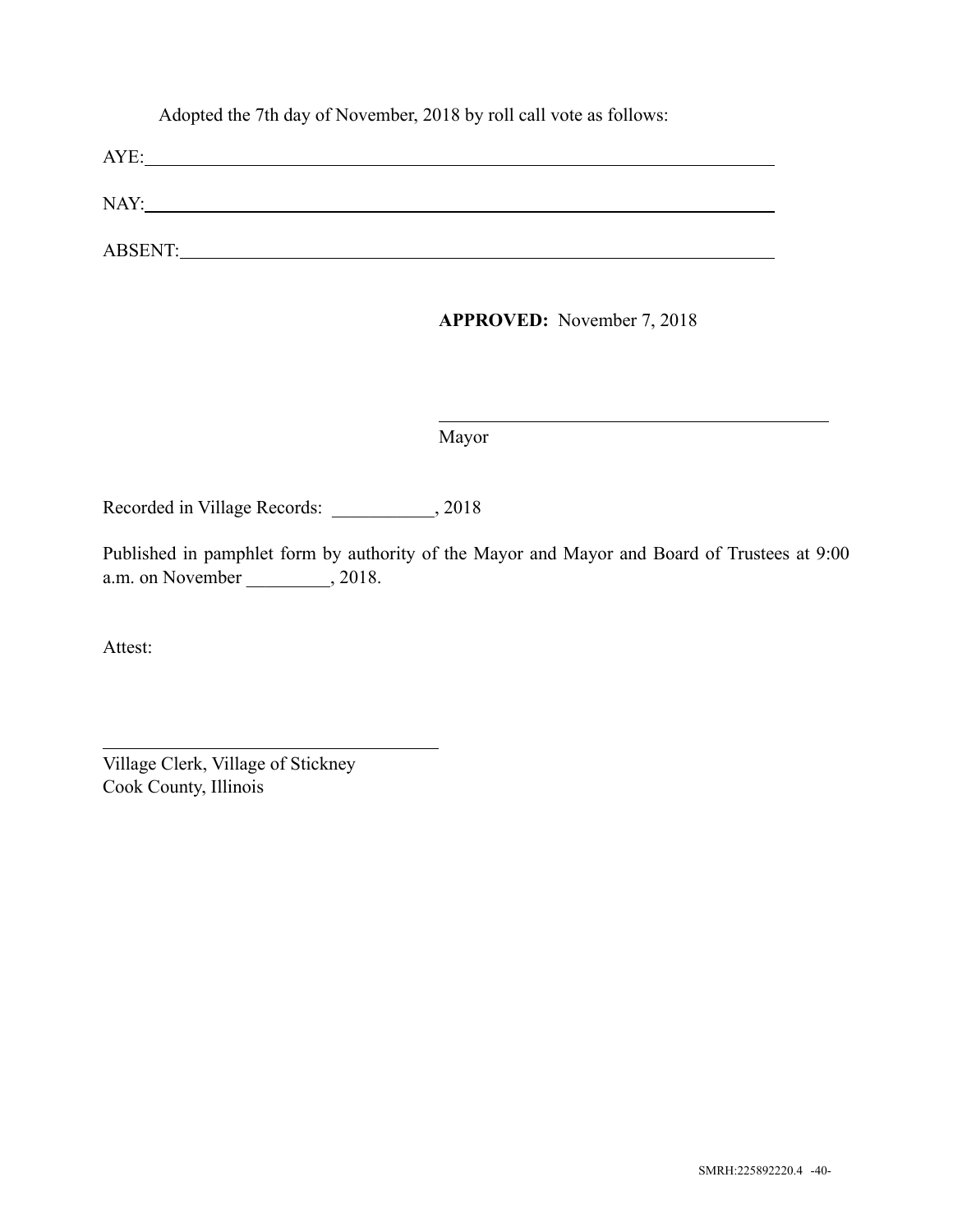Trustee moved and Trustee seconded the motion that said ordinance as presented and read by the Village Clerk be adopted.

After a full and complete discussion thereof including a public recital by the Corporation Counsel as to the nature of the matter set forth in the ordinance, including a reading of the title, and a brief explanation of the terms of the ordinance.

The Mayor directed that the roll be called for a vote upon the motion to adopt the ordinance as read.

Upon the roll being called, the following Trustees voted

AYE:

NAY:

Whereupon the Mayor declared the motion carried and the ordinance adopted, and henceforth did approve and sign the same in open meeting and did direct the Village Clerk to record the same in full in the records of the Mayor and Board of Trustees of the Village of Stickney, Cook County, Illinois.

Other business not pertinent to the adoption of said ordinance was duly transacted at said meeting.

Upon motion duly made and carried, the meeting was adjourned.

Village Clerk

 $\overline{a}$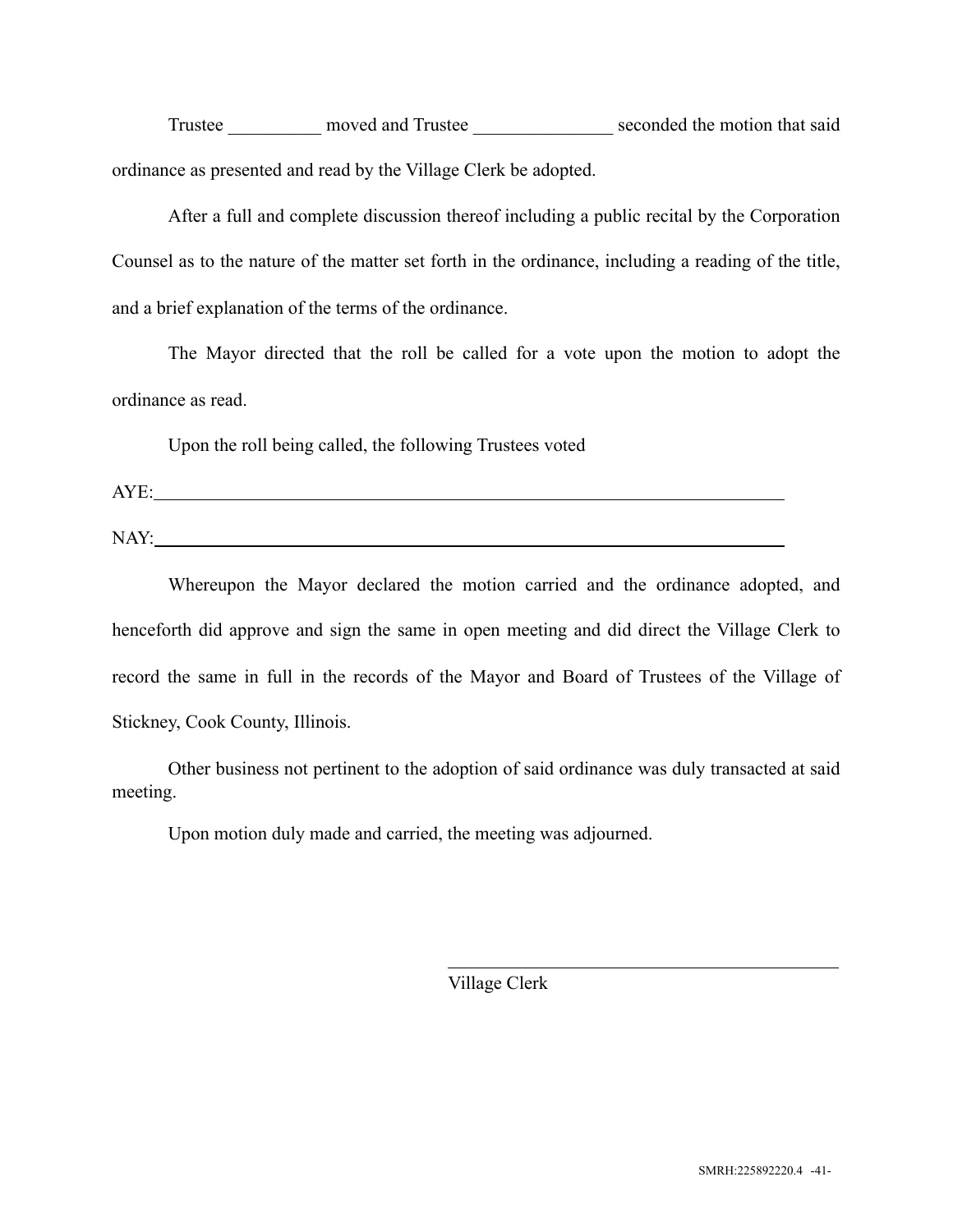STATE OF ILLINOIS ) ) SS COUNTY OF COOK (1)

## **CERTIFICATION OF MINUTES AND ORDINANCE**

I, the undersigned, do hereby certify that I am the duly qualified and acting Village Clerk of the Village of Stickney, Cook County, Illinois (the **"Village"**), and as such official I am the keeper of the official journal of proceedings, books, records, minutes, and files of the Village and of the Mayor and Board of Trustees (the **"Corporate Authorities"**) thereof.

I do further certify that the foregoing is a full, true and complete transcript of that portion of the minutes of the meeting of the Corporate Authorities held on the 7th day of November, 2018, insofar as the same relates to the adoption of an ordinance, numbered 2018-, and entitled:

> AN ORDINANCE to providing for the issuance of not to exceed \$6,500,000 General Obligation Refunding Bonds, Series 2018 of the Village of Stickney, Cook County, Illinois and for the levy of a direct annual tax sufficient to pay the principal and interest on said bonds.

A true, correct and complete copy of which said ordinance as adopted at said meeting appears in the foregoing transcript of the minutes of said meeting.

I do further certify that the deliberations of the Corporate Authorities on the adoption of said ordinance were taken openly; that the vote on the adoption of said ordinance as taken openly; that said meeting was held at a specified time and place convenient to the public; that notice of said meeting was duly given to all newspapers, radio or television stations and other news media requesting such notice; that an agenda for said meeting was posted at the principal office of the Mayor and Board of Trustees at least forty-eight (48) hours in advance of the holding of said meeting, and that said meeting was called and held in strict compliance with the provisions of the Open Meetings Act of the State of Illinois, as amended, and the Illinois Municipal Code, as amended, and that the Corporate Authorities have complied with all of the provisions of said Act and said Code and with all of the procedural rules of the Corporate Authorities in the adoption of said ordinance.

**IN WITNESS WHEREOF,** I hereunto affix my official signature and the seal of the Village this 7th day of November, 2018.

Village Clerk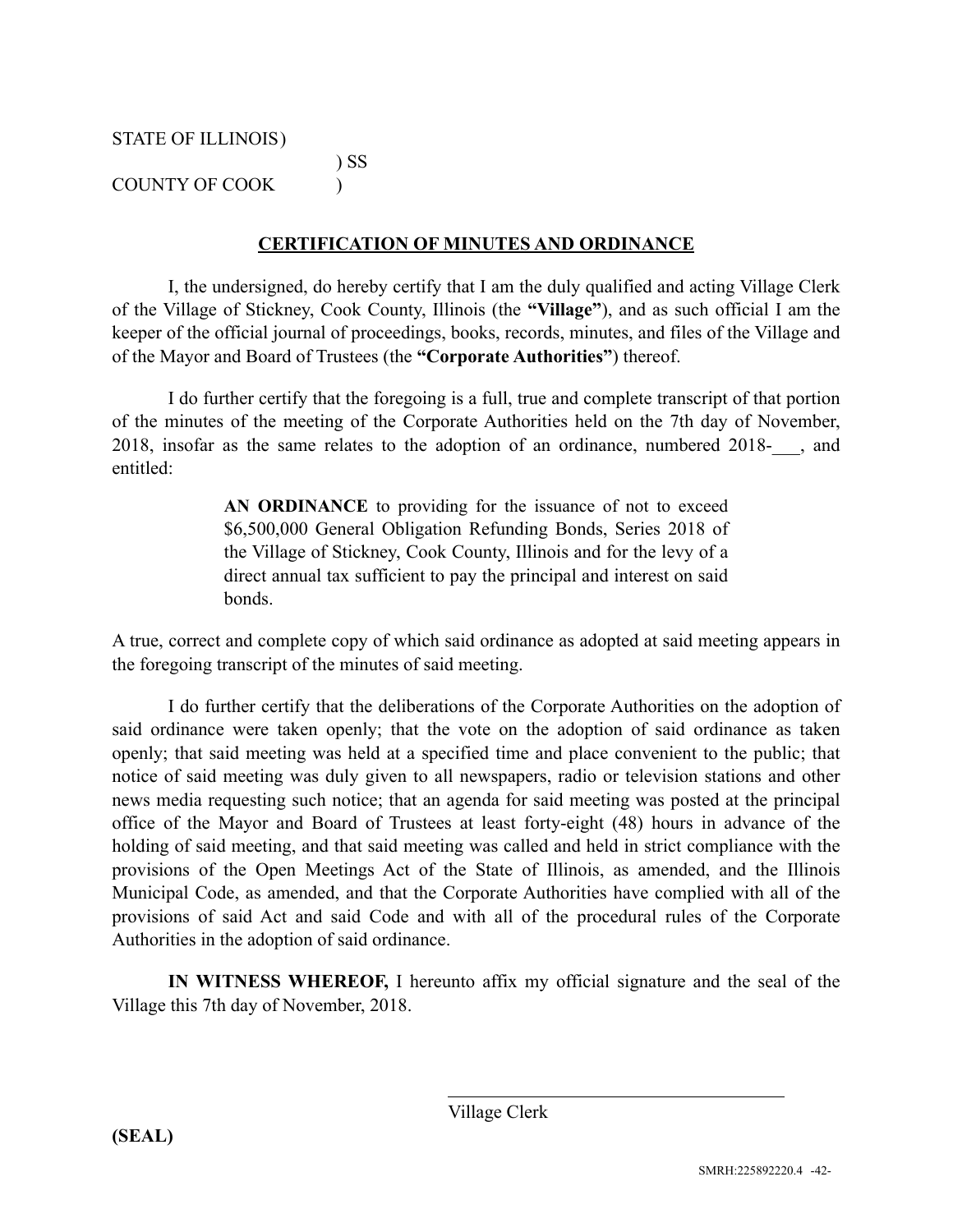#### **CERTIFICATE OF PUBLICATION IN PAMPHLET FORM**

I, the undersigned, do hereby certify that I am the duly qualified and acting Village Clerk of the Village of Stickney, Cook County, Illinois (the **"Village"**), and as such official I am the keeper of the official journal of proceedings, books, records, minutes, and files of the Village and of the Mayor and Board of Trustees (the **"Corporate Authorities"**) thereof.

I do further certify that at 9:00 a.m. on the  $8<sup>th</sup>$  day of November, 2018, there was published in pamphlet form, by authority of the Corporate Authorities, a true, correct and complete copy of an Ordinance of the Village providing for the issuance of not to exceed \$6,500,000 General Obligation Refunding Bonds, Series 2018 of the Village and that said ordinance as so published was on said date readily available for public inspection and distribution, in sufficient number to meet the needs of the general public, at my office as Village Clerk located in the Village.

**IN WITNESS WHEREOF,** I hereunto affix my official signature and the seal of the Village this  $8<sup>th</sup>$  day of November, 2018.

 $\overline{a}$ 

Village Clerk

**(SEAL)**